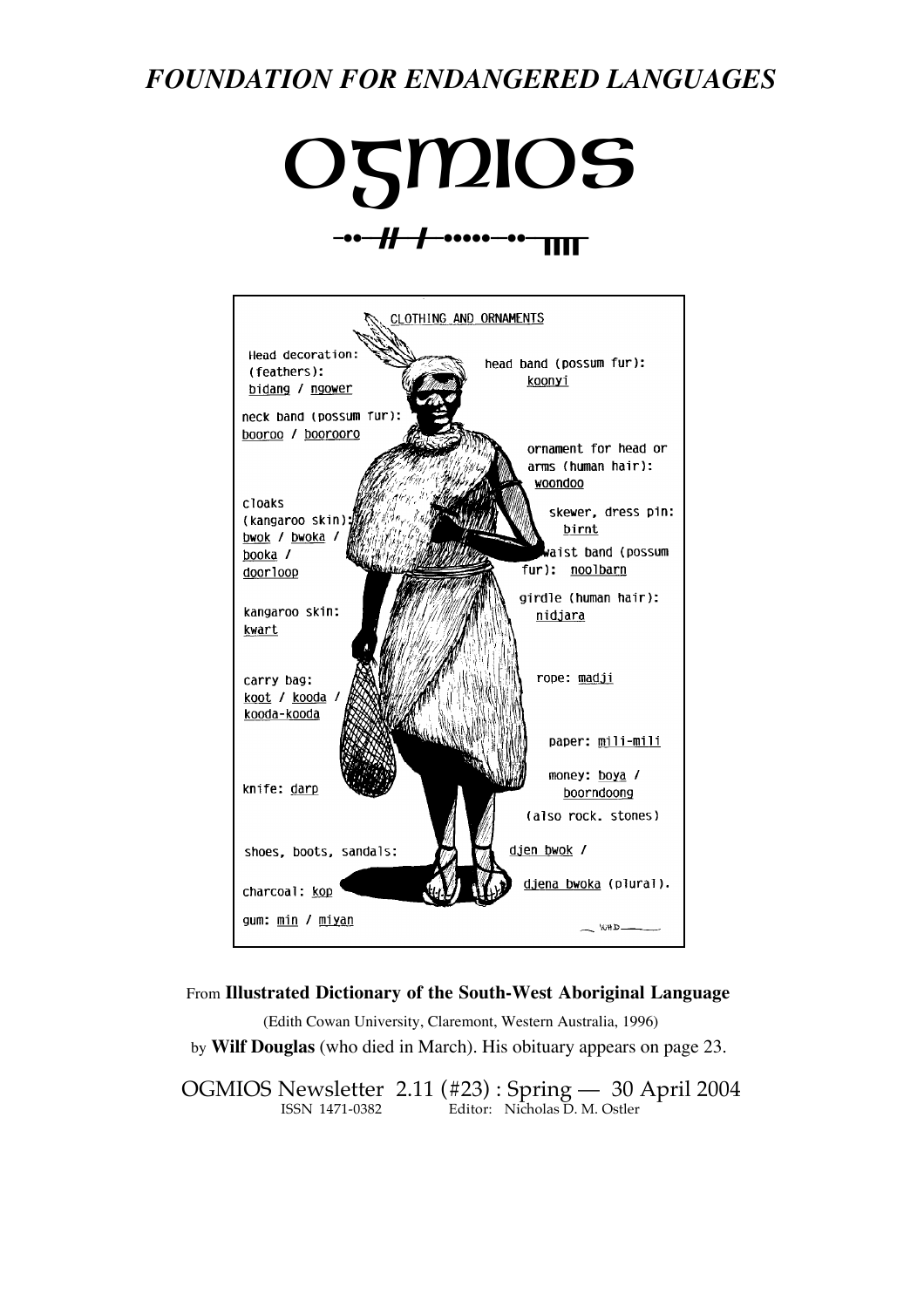## OGMIOS Newsletter of Foundation for Endangered Languages 2.11 (#23) (Spring 2004) page 2

OGMIOS Newsletter 2.11 (#23) : Spring — 30 April 2004

ISSN 1471-0382 Editor: Nicholas D. M. Ostler

Assistant Editors: Roger Blench, Joseph Blythe, Serena D'Agostino, Christopher Hadfield, Francis M Hult, Andrea Ritter

*Published by:*<br>Foundation for Endangered Languages,<br>Batheaston Villa, 172 Bailbrook Lane, Bath BA1 7AA, England<br>e-mail: nostler@chibcha.demon.co.uk

Phone: +44/0 -1225-852865 Fax: +44/0 -1225-859258 http://www.ogmios.org

| Editorial: O Felix Peccatum Babel!3<br>Spoken Here: Travels among Threatened          | Global Source Book on Biocultural<br>Diversity: Call for Contributions 13                          | 11th Annual Stabilizing Indigenous<br>Languages Conf. Berkeley, 11-13 June,                                            |
|---------------------------------------------------------------------------------------|----------------------------------------------------------------------------------------------------|------------------------------------------------------------------------------------------------------------------------|
|                                                                                       | Native Amer. Literatures and Translation. 14                                                       |                                                                                                                        |
| 2. Development of the Foundation  3                                                   | New Building Opened for Endangered<br>Languages Archive and Research 14                            | Netherlands Organization for Scientific<br>Research (NWO), 23-28 August 2004,<br>Amsterdam/Leiden: African, Endangered |
|                                                                                       | EBLUL recommendations for the Inter-                                                               | Languages, Andean-Amazonian 20                                                                                         |
|                                                                                       | Govt. Conf. on Draft Treaty of the European                                                        | August 26, 2004, NWO workshop Endangered                                                                               |
| Andrei Filtchenko (Vasyugan Khanty)3                                                  | 6. Reports on Field Research14                                                                     | August 27/28 Symposium on Languages and<br>Cultures in the Andean/Amazonian Border21                                   |
| Daniela Croco de Oliveira (Sowaintê)3                                                 | Luri: final traces of a South Bauchi<br>Language of Central Nigeria  14                            | Symposium on Languages and Cultures of the<br>Andean/Amazonian Border Area21                                           |
| Bidisha Som (Great Andamanese)3                                                       | The Dyarum [=Kaiwari] people and their                                                             | Law, Language and Linguistic Diversity,                                                                                |
| This year's conference: FEL VIII Barcelona<br>- On the Margin of Nations, 1-3 October |                                                                                                    | Beijing, 15-18 Sept. 2004 21                                                                                           |
|                                                                                       | Notes on the Panawa (Bujiyel) people and                                                           | III Mercator: Linguistic diversity and<br>education: challenges and opportunities,                                     |
| 3. Lang. Endangerment in the News  4                                                  | Notes on the Tunzu (Duguza) people and                                                             | Ljouwert (Fryslân), 25 - 27 Nov 200421                                                                                 |
| Brazil's Tariana and Sasha Aikhenvald: For                                            |                                                                                                    | 10. Publications of Interest21                                                                                         |
| Chiricahua Apache: Movie spurs interest in                                            | 7. Overheard on the Web17                                                                          | *Language Documentation and Description,                                                                               |
|                                                                                       | Yale World Fellows Program 17                                                                      | Sharing a World of Difference: the Earth's                                                                             |
| Mel Gibson's The Passion of the Christ                                                | Digital race to save languages: Comments                                                           | linguistic, cultural and biological diversity                                                                          |
|                                                                                       | 8. Places to Go, on the Web and in the                                                             | "Native Languages As World Languages",                                                                                 |
| Jesuit scholar who translated The Passion 6                                           |                                                                                                    | "Lessons Learned for Native Language                                                                                   |
| Chile's Kawesqar, Yaghan: Say No More7                                                | Lesser Known Languages of India 17                                                                 |                                                                                                                        |
| 4. Appeals, News and Views from                                                       | Canadian Aboriginal News Service 17                                                                | Quichua and Spanish in the Ecuadorian<br>Highlands: The Effects of Long-term                                           |
| Endangered Communities  10                                                            | Language Status in Afghanistan 17                                                                  | Contact, by Marleen Haboud22                                                                                           |
| Linguistic Study on the Usage of Irish in the<br>Gaeltacht Announced 10               | Berkeley Survey Catalogue Online  18<br>Lexicography Discussion Group 18                           | LINGUASHOP: CDROMs for Minority<br>Languages of Europe22                                                               |
| Official Language Status for Irish in Europe?                                         | Educational Linguistics Listserve 18                                                               | The lexicon of Proto Oceanic: culture &                                                                                |
|                                                                                       |                                                                                                    | environment of ancestral Oceanic society.<br>Vol. 2: physical env22                                                    |
| Rajasthani language recognized  10                                                    |                                                                                                    |                                                                                                                        |
| First ever daily newspaper in Welsh - Y Byd                                           | New address for Cheyenne Language Page 18<br>Valencian is now Valencian.org 18                     | "Getting Language Rights: the Rhetorics of<br>Language Endangerment and Loss" by<br>Joseph Errington22                 |
| Endangered Zolai, language of Myanmar. 11                                             |                                                                                                    | *Thangani Bunuba: Stories from the Bunuba                                                                              |
| Berber textbook goes on display 11                                                    | Linguist's Search Engine  18                                                                       | Elders of the Fitzroy Valley 22                                                                                        |
| Microsoft working on Native Tongues 11                                                |                                                                                                    | Beginning Creek: Mvskoke Emponvkv22                                                                                    |
| User-friendly Dictionaries  11                                                        | Research on Lang. Policy & Lang. Planning                                                          | "Language Shift from Mother Tongues<br>towards Fulfulde "22                                                            |
| Gwynedd Council calls on Brittany                                                     |                                                                                                    | Learn Michif By Listening 23                                                                                           |
|                                                                                       | 10. Forthcoming Meetings19                                                                         |                                                                                                                        |
| Rodríguez Zapatero to strive for EU<br>recognition of Catalan 12                      | 10 <sup>th</sup> Linguapax Congress: Lang. Diversity,<br>Sustainability and Peace, Barcelona, 20-3 | 11. Recent Meetings 23                                                                                                 |
| 5. Allied Societies and Activities  12                                                |                                                                                                    | Does the EU have a language policy?<br>Mercator Legislation conference, Tarragona                                      |
| NSW Aboriginal Languages Database                                                     | 4th SALTMIL Workshop on Minority                                                                   |                                                                                                                        |
|                                                                                       | Langs. Lisbon, 24 May 2004 20                                                                      |                                                                                                                        |
| Australia's endangered heritages 13                                                   |                                                                                                    | Wilfrid Henry Douglas (died 22 March                                                                                   |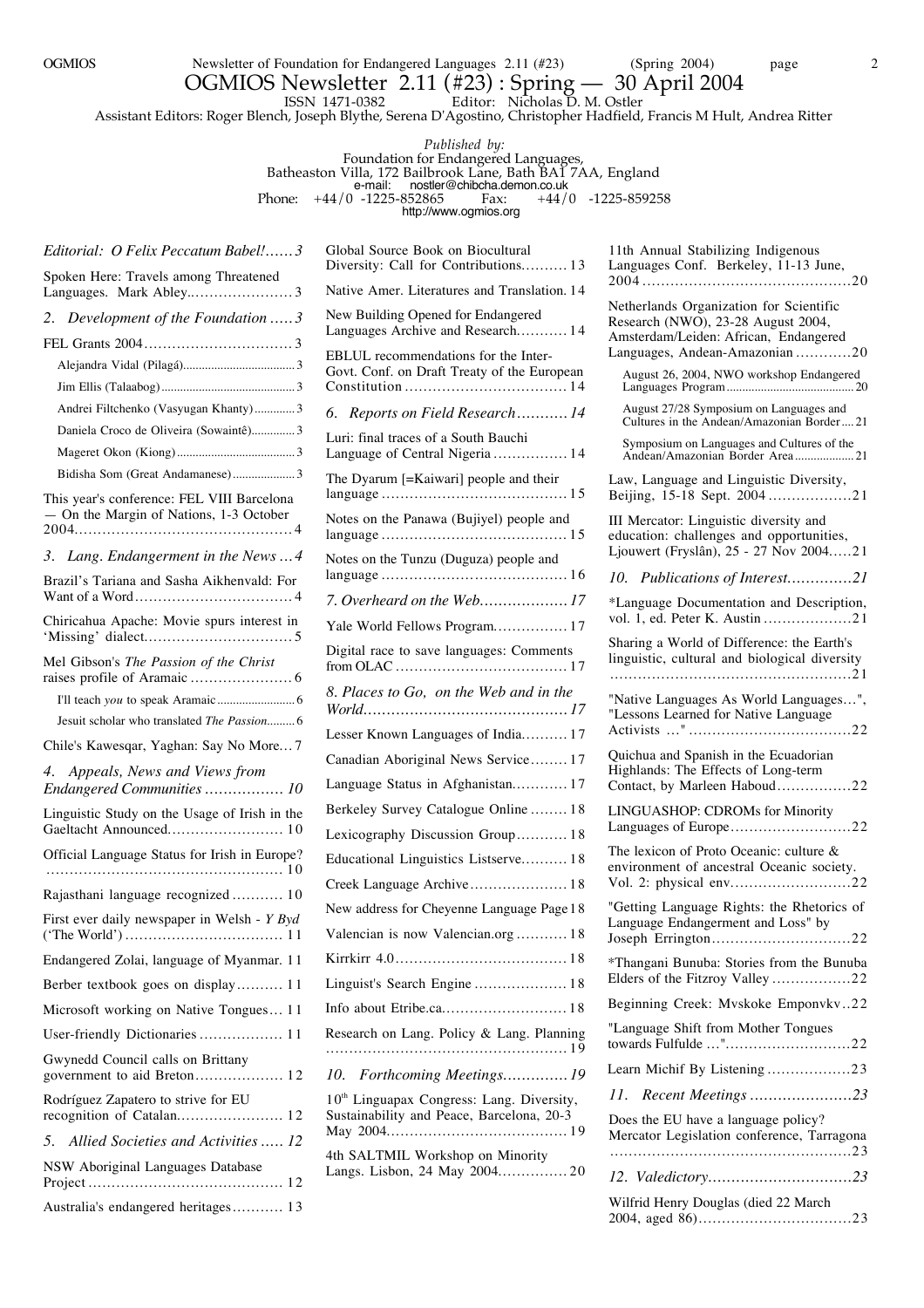### Editorial:

## O Felix Peccatum Babel!

## Spoken Here: Travels among Threatened Languages. Mark Abley.

*322 pp., Houghton Mifflin 2003; William Heinemann 2004, ISBN 0 434 01153 3 Review by Nicholas Ostler*

This Latin exclamation, "O Happy the Sin of Babel", one of the epigraphs that head this book, is apparently due to J.R.R. Tolkien. Abley like most of the readers of this newsletter does not regard our division into languages as a curse of human existence, and Tolkien, with his imaginative creations of Middle-Earth languages in the style of Welsh, Finnish and Anglo-Saxon, has done as much as anyone to convey to fellow Englishspeakers what we are missing in our monolingual gloom.



Photo by Todd Church

Abley was first known to readers of Ogmios in 1995 through his endangered language poem *Glasburyon* (still easily found at www.ogmios.org/25.htm):

*Tega du meun or glasburyon, kere friende min --* "If you take the girl from the glass castle,

dear kinsman of mine," …

*yamna-men eso vrildan stiende gede min vara te din.* "As long as this world is standing you'll be spoken of."

He has now written a book which is a contemplation on travels round a good many of the standing glass castles of the world. He visits Northern Australia, to find Murrinh-Patha, the American South-east to speak with the last speakers of Yuchi, the Isle of Man after Manx, Provence in search of its "Lion's Tongue", the US North-east for Mohawk, and finally tracks down

Yiddish and Welsh. In the interims, he meditates on some of the issues instinct in these moments of life and death. How different are these worlds constructed in alien words? What has English got to do with it? (As they say in Moscow, *dont vorri bi khepi*.) How can some languages, like Boro in the eastern Himalayas, offer words for heart-rending concepts most of us miss? (*onsra* "to love for the last time", *gagrom* "to search below water by trampling, *gabkhron* "to be afraid of witnessing an adventure".) Can languages be sheltered, like endangered species? What does it take to revive a language on the brink of extinction?

This is a very thoughtful book. Abley has a journalist's gift to jump from one incident to another, autobiographical or historic, and draw from them telling details which make the reader think too. What of the parrot found by Alexander Humboldt, still mouthing the Ature language after all its human speakers had gone?

Even if you are basically familiar with the endangered language predicament, I urge you to give this book a try. It is less a canter through the issues, as might have been written by a concerned linguist, far more a ponder by a thinking outsider. He is sensitive to the ambivalence of so many members of endangered language communities, seeing how doubtful are the rewards for loyalty to the old language. But language survival can only depend on such individuals.

He ends with a poignant re-analysis of the Tower of Babel. What if God's motive were not to punish overweening mortals for attempting a space programme, but rather to put them back on track; in fact, as the Book says, to "scatter them abroad across the face of the earth". This of course is just what all those languages do, and have always done — put people in harmony with all the many places that the earth has to offer.

But in reaching this humane conclusion, Abley is more orthodox than he may know. At least this was one meaning that Thomas Aquinas too saw in the story:

*Ita quidem et in turri Babel gestum est: malam enim pacem bona dissonantia solvit. Thomas Aquinas, Catena Aurea in Matthaeum, X, 13*

"Just so was it managed in the case of the tower of Babel: for a bad peace is dissolved by a good dissonance."

## 2. Development of the Foundation

## FEL Grants 2004

For reasons that still elude us — but must have a lot to do with your generosity, and an increasing interest round the world in our publications — we find ourselves once again with more money to give away than ever before: 3,500 pounds sterling this year. And this before we undertake our serious fund-raising. (We can also thank the current weakness of the US dollar, which makes our sterling go a lot farther.) The future looks promising, if all of us can keep up this momentum.

Even so, we were able to give only 6 grants. They were chosen this year from a field of 41 applications, almost all of them highly deserving of support. It is still much too difficult to win one of our awards. We shall go on striving to improve matters, but as before, we are in your hands.

Most people will receive with this Ogmios a plea to renew your membership in FEL: please take the opportunity to do so. Subscriptions to us in the UK are already covered by GiftAid, if UK tax payers wish to ask for this. We are not yet tax-deductible in the USA; but our application is in with the Internal Revenue Service, and we hope to achieve this before the end of this year.

Here then are the lucky people, and the languages they want to foster.

### **Alejandra Vidal (Pilagá)**

receives US\$1,580 to compile a first pedagogical grammar, and a brief collection of texts, in the Pilagá language of northeastern Argentina, which has about 4,000 speakers.

### **Jim Ellis (Talaabog)**

receives US\$1,000 to publish an updated Carolinian/Talaabog-English dictionary and create reading materials for public school Talaabog classes. Talaabog is a minority language in the Pacific island of Saipan, closely related to Carolinian, with fewer than a hundred speakers.

### **Andrei Filtchenko (Vasyugan Khanty)**

receives US\$920 to document the language and cultural heritage of the Vasyugan Khanty of eastern Siberia. There are fewer than 100 speakers of the language, all over 50.

### **Daniela Croco de Oliveira (Sowaintê)**

receives US\$1,300 to collect data on the Sowaintê language of Rondonia, Brazil, which is in the Nambikwara family, and was thought to be extinct. Work will be undertaken with the last known speaker, a married woman about 55 years old.

### **Mageret Okon (Kiong)**

receives US\$961 to describe the phonology of Kiong, a Korop language spoken by fewer than 1,000 in Okoyong in Cross River State, S.E. Nigeria. This is to be a first step towards writing a grammar of the language.

### **Bidisha Som (Great Andamanese)**

receives US\$609 to document the lexicon of Great Andamanese, together with a grammatical sketch. The language has approximately 36 speakers left, and is spoken on the Andaman and Nicobar islands in the Bay of Bengal.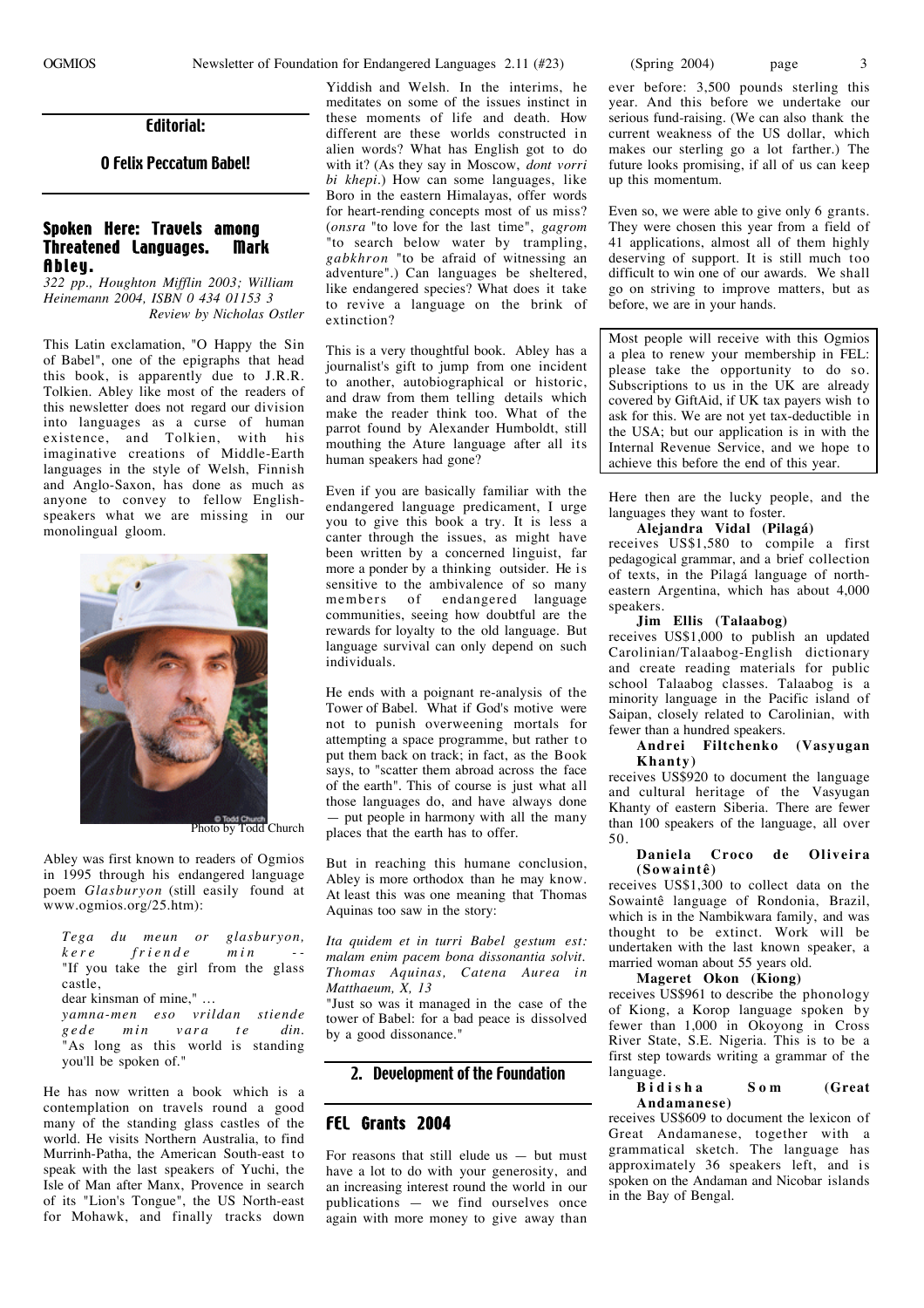These grants are spread over languages in three continents (S. America, Asia, Africa) and islands in two oceans (Pacific and and Indian). They are an earnest of the Foundation's commitment to languages all over the world

## This year's conference: FEL VIII Barcelona — On the Margin of Nations, 1-3 October 2004

This year FEL is returning to its European roots. After four years ranging over the Americas, North Africa and Australia, we shall be meeting in Barcelona, the capital of Europe's most populous non-national language community, and a global byword for style and elegance. Our content too will have a more European tinge: some 35% of the presentations focus on European minority languages, and their issues. This year, for the first time, we shall have posters as well as presentations– perhaps a reminder of how distinctively literate almost every minority language in Europe is. As a result, with close to 50 contributions drawn from every continent under sun, there is shaping up a riot of linguistic colour, something else for which Europe is all too famous, in many senses.

The theme for this year is **On the Margins of Nations: Endangered Languages and Linguistic Rights**. Many minority languages are poised on the edge of different majority communities; the terms of debate of minority and majority are being re-defined in the present era of global powers and communications; and there is an inevitable interplay between centres of government and the initiatives coming up from local communities. Keynote speakers will be flying in from the Basque Country (Patxi Goenaga), from California (Leanne Hinton), and from Siberia via Fryslân on the North Sea (Tjeerd de Graaf).

The conference proper runs from **1 to 3 October**, but there are also unique opportunities before and after to visit curiosities in this corner of Europe. On 29- 30 September we shall visit the **Val** d'Aran, across the Pyrenees, where Catalunya administers a region that speaks not Catalan (nor Spanish, French or Basque!) but Occitan. And on 4 October we shall be in **Perpinyà** in Llenguadoc-Rousillon, where Catalan is still (and increasingly) spoken within France.

Full details of the conference — and a fair swathe of Catalan's history (we are benefiting richly from the learning of our conference chair, Joan Albert Argenter, the holder of the UNESCO Chair on Languages and Education in Barcelona) — will soon be available at our web-site www.ogmios.org. In the meantime, a good contact to get details is Joan Moles JMoles@iecat.net, with postal address :

Càtedra UNESCO de Llengües I Educació, 8<sup>th</sup> FEL, Institut de Estudis Catalans, Carrer de Carme 47, E-08001 Barcelona, Catalunya, Spain.

3. Lang. Endangerment

in the News

## Brazil's Tariana and Sasha Aikhenvald: For Want of a Word

*[from New Scientist 9 April 2004::* www.newscientist.com/opinion/opinterview.jsp]



Photo by Michael Amendolia

Imagine how different politics would be if debates were conducted in Tariana, an Amazonian language in which it is a grammatical error to report something without saying how you found it out - as Alexandra Aikhenvald tells us its speakers tell her. Tariana is in danger of dying. With each such disappearance we risk losing insights into different ways of thinking. Aikhenvald told Adrian Barnett about the race to record languages

### **Tell us about recording a dying language...**

A student of mine found an old man who said, "Yes, I speak Baré" - an Amazonian language that we thought was extinct. I checked that he knew the few Baré words I knew, then I sat down and talked with him for two months. Senhor Candelário was a great man. He would tell hunting stories, and stories about his life.

His mother had been the only person he could speak Baré with. After she died he kept it alive by talking to himself when he was drunk. So the language had been almost literally pickled in alcohol until I recorded it. When I left we both said: "See you again." Six months later I got news that he had died.

### **So Baré died with him?**

A language doesn't fall over a precipice, it sort of slides into oblivion. A few people know five Baré words here, 20 there. Some become "rememberers," that is, they can proudly recite poems or stories at length, but have no idea what they mean. At that stage all the concepts, the elegance and the embodied world view have gone. You just have shards. So functionally, yes, Baré is gone.

**Isn't it dangerous, travelling to these remote places?**

I suppose it is, but because I am a woman and alone, people trust me and I can get information that would probably be impossible otherwise. I did once have to run away from a drunken miner. But that was in a town. In the more remote villages they like me, I have respect and I am safe. I have also been adopted into families.

### **And the environment?**

I have seen snakes. People think that if you go to these places you must be some kind of Indiana Jones character but I am not. I grew up in a big city. I can't swim. I can't even ride a bicycle.

### **That makes you sound braver still, canoeing on jungle rivers...**

Maybe just light-headed. I don't think about it. I can't possibly learn to swim. But it's incredibly fascinating to discover a whole language. Of course, when I come back I usually have some sort of infection or stomach disease. But eventually I get better and then I want to go back.

### **How do you explain what you are doing?**

When I was preparing a bilingual dictionary of Tariana - another Amazonian language and Portuguese I gave a workshop and about 300 people came. I showed them this very poor, very old Tariana grammar book and explained that I wanted to do a more truthful one - I said, "Your names will be on it because it is a community book." And they said, "Oh yes, then we can teach our children better. This old book has many mistakes. Our language will be like Portuguese, it'll be a proper language."

### **And what does that mean to them?**

In that area you are identified with your father's language, and if you speak a borrowed language like Portuguese instead, you are a lesser person. But with a dictionary they can say, "Now, I am learning my father's language back" and this gives them some security and confidence. They start to speak it with pride and not apologetically. I find that very rewarding.

### **What happens then? You can hardly say to most people, "So, tell me about your transitive verbs..."**

I always do whatever the people in the village are doing. If I didn't join in they would treat me differently. When I hear something interesting I either ask a direct question or I get them to tell me stories. I ask questions and people say, "Oh, how did you know that? OK, we will talk to you more."

Once I asked, "Can I use this word this way?" and the response was, "Of course, you're foreign, you can say a wrong thing. But I can't say that."

### **What's the most difficult language you've come across?**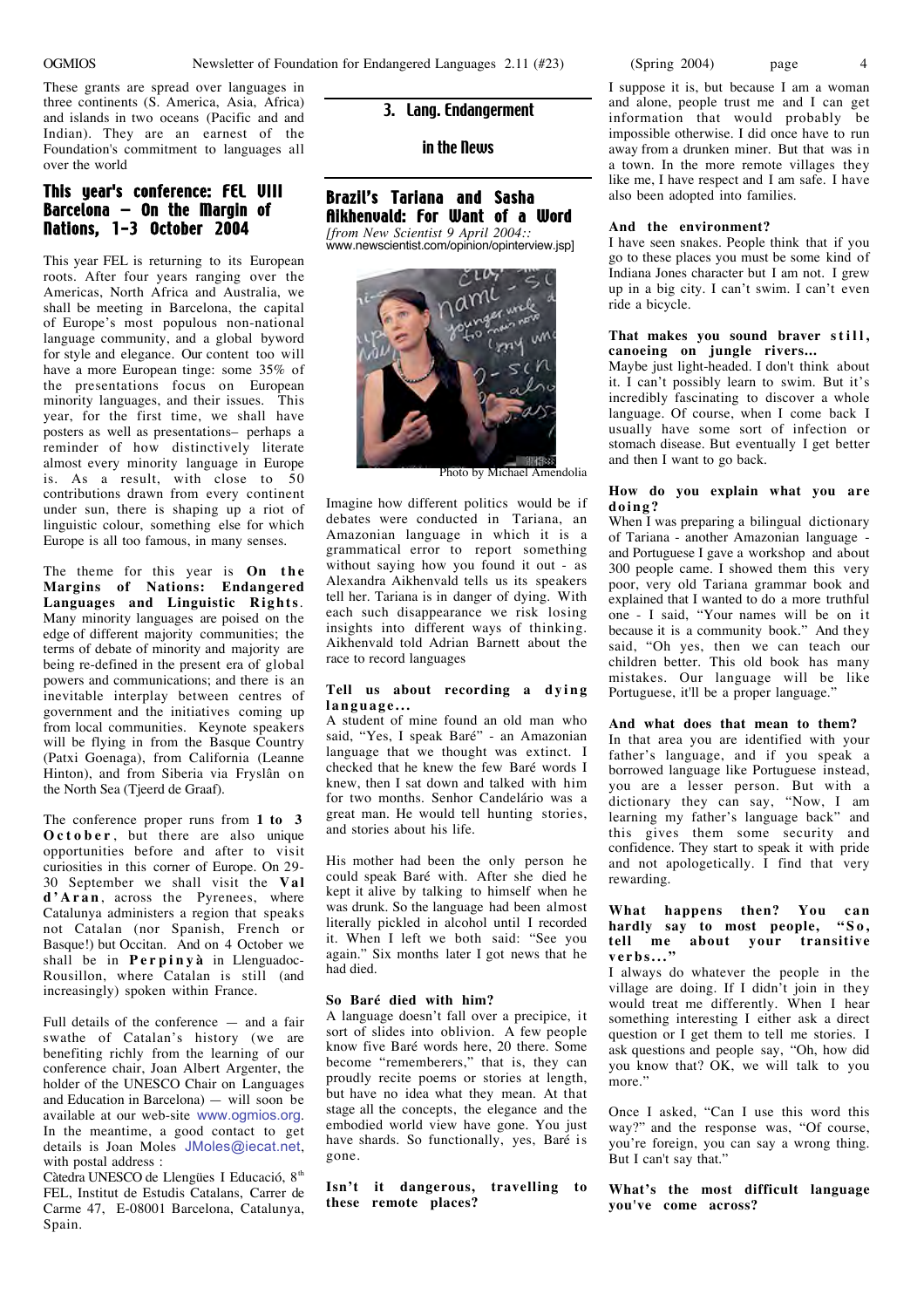It took me 10 years to get the grammar of Tariana. Of course, Finnish is probably harder.

### **How did you become fascinated b y languages?**

I grew up in Moscow, in what was supposed to be a monolingual society, but in the street I'd hear all sorts of different accents and speech patterns.

Then we used to go to Estonia for our summer holidays. If you spoke Russian to an Estonian they ignored you but if you learned some Estonian they were very nice.

Also my great-uncles and great-aunts were Jewish, educated people originally from Ukraine, and I was intrigued by the consistent language mistakes they made.

### **And at school?**

When I was 11 and I was rebelling, I collected the phrase "I don't want to go to school" in as many languages as I could find. I had it in 52.

### **What languages did you study formally?**

At university I started on Balto-Finnic languages, as I already knew Estonian. Then my supervisor said, "With your name, the authorities will never let you be a mainstream scholar in the USSR." I should study something obscure. I had a Jewish name and Russia was very anti-Semitic. I looked around, became fascinated by Hittite and the Anatolian family of languages, and that became my master's.

A colleague recommended Berber for my PhD. It was the classic colonial situation: the French linguists had dismissed these languages as "just dialects," so there were some 14 languages that no one was studying.

### **How did you get from North Africa to the Amazon?**

Perestroika started, thankfully, and I saw this job in southern Brazil. I got it, then found that many Brazilian linguists are extremely possessive of "their" languages. But there is this huge Arawak language family, spanning South America, whose members are as different from each other as English is from German and are as different from members of other language families as these are from Hungarian.

So few linguists study Arawak languages that you can just pick and choose. I decided to go to the least explored part, which is where Brazil, Venezuela and Colombia meet. I arrived at this tiny border town and within a few days of just walking around I heard two languages that were supposed to be extinct.

### **How do you reach the more remote groups?**

I arrive in the town, some people will pick me up and we go upriver in one of their canoes. I think they cooperate partly

because I am not Brazilian. There is a lot of institutionalised racism in Brazil and as a foreigner I am seen as being outside that. It helps immensely. And these people are trying to protect their cultural traditions and languages against encroaching linguistic dominance - this international monolingualism.

### **Why is it important to preserve these languages?**

First, to learn about how people communicate and how the human mind works. What are the categories that are important enough for people to express them in their languages?

If these so-called "exotic" languages die, we'll be left with just one world view. This won't be very interesting, and we'll have lost a vast amount of information about human nature and how people perceive the world.

Second, without their language and its structure, people are rootless. In recording it you are also getting down the stories and folklore. If those are lost a huge part of a people's history goes. These stories often have a common root that speaks of a real event, not just a myth. For example, every Amazonian society ever studied has a legend about a great flood.

## **What's your favourite example of a**

**big difference between languages?** In English I can tell my son: "Today I talked to Adrian," and he won't ask: "How do you know you talked to Adrian?" But in some languages, including Tariana, you always have to put a little suffix onto your verb saying how you know something - we call it "evidentiality." I would have to say: "I talked to Adrian, non-visual," if we had talked on the phone. And if my son told someone else, he would say: "She talked to Adrian, visual, reported." In that language, if you don't say how you know things, they think you are a liar.

This is a very nice and useful tool. Imagine if, in the argument about weapons of mass destruction, people had had to say how they knew about whatever they said. That would have saved us quite a lot of breath.

### **And what about different types of vocabulary?**

The story about Inuit words for snow is completely wrong. That language group uses multiple suffixes, so you can derive not 50, but 150 words for snow. But the Tariana do have a lot of terms for ants. It is important to know that some bite and others are edible, for instance.

### **Do languages hold any surprises for you?**

I had been working with Tariana for nine years before I came across the word for "purple." I was astounded. I did not realise there could be a word for purple in a language that does not distinguish between green and blue.

**Such things get languages described as "primitive"...** There is no such thing as a primitive language. Many tribal people now speak several languages. They can often learn English or Portuguese much more easily than incomers can learn their language.

People complain about irregular verbs in Portuguese, but that's nothing compared to the irregular verb structure in Navaho, for example. I've known missionaries say, "These Indians, they are just making it up ad hoc. They are just doing it to be difficult and to keep us out." Such people do not appreciate the level of sophistication and complexity some of these languages have reached.

### **How do you decide when to stop gathering information?**

With Tariana I stopped when I was not finding any new verbs. There were still more names for birds and ants. But I could not identify all of them anyway. And there are so many languages to work on. A dictionary means that the language is not completely lost and it empowers those who speak the language to preserve their cultural identity. That's good.

**How many languages have disappeared in the last century?** About 60 or 70 per cent of linguistic diversity in the north-western region of Brazil has gone in the last 100 years. On the Atlantic coast of Brazil it's worse about 99 per cent - and around the world the figure is 60 to 70 per cent. It has been very rapid.

**Is there a lost language that you would love to have spoken?** Oh, yes. So many, so many ...

**What language do you dream in?** If I dream of Tariana, they speak Tariana. Sometimes I dream of Estonia, and they speak Estonian. In my nightmares, people speak to me and I understand, but  $\overline{I}$  can't answer ...

## Chiricahua Apache: Movie spurs interest in 'Missing' dialect

*Tuesday, December 16, 2003*

SANTA FE, New Mexico (AP) Word swept through the Mescalero reservation like an early winter wind that characters in the film, The Missing, spoke a dialect of Apache. Most adult Apaches in the audiences have said they could understand every word of the Chiricahua dialect. That's what Mescalero councilman, Berle Kanseah and Chiricahua linguist, Elbys Hugar intended as technical advisers for the new Ron Howard film. "Television and popular culture are killing minority cultures, starting with language, Kanseah said. It was the first film that any of them could remember in which Apache was spoken well enough on screen to be understood. Usually, Westerns were dubbed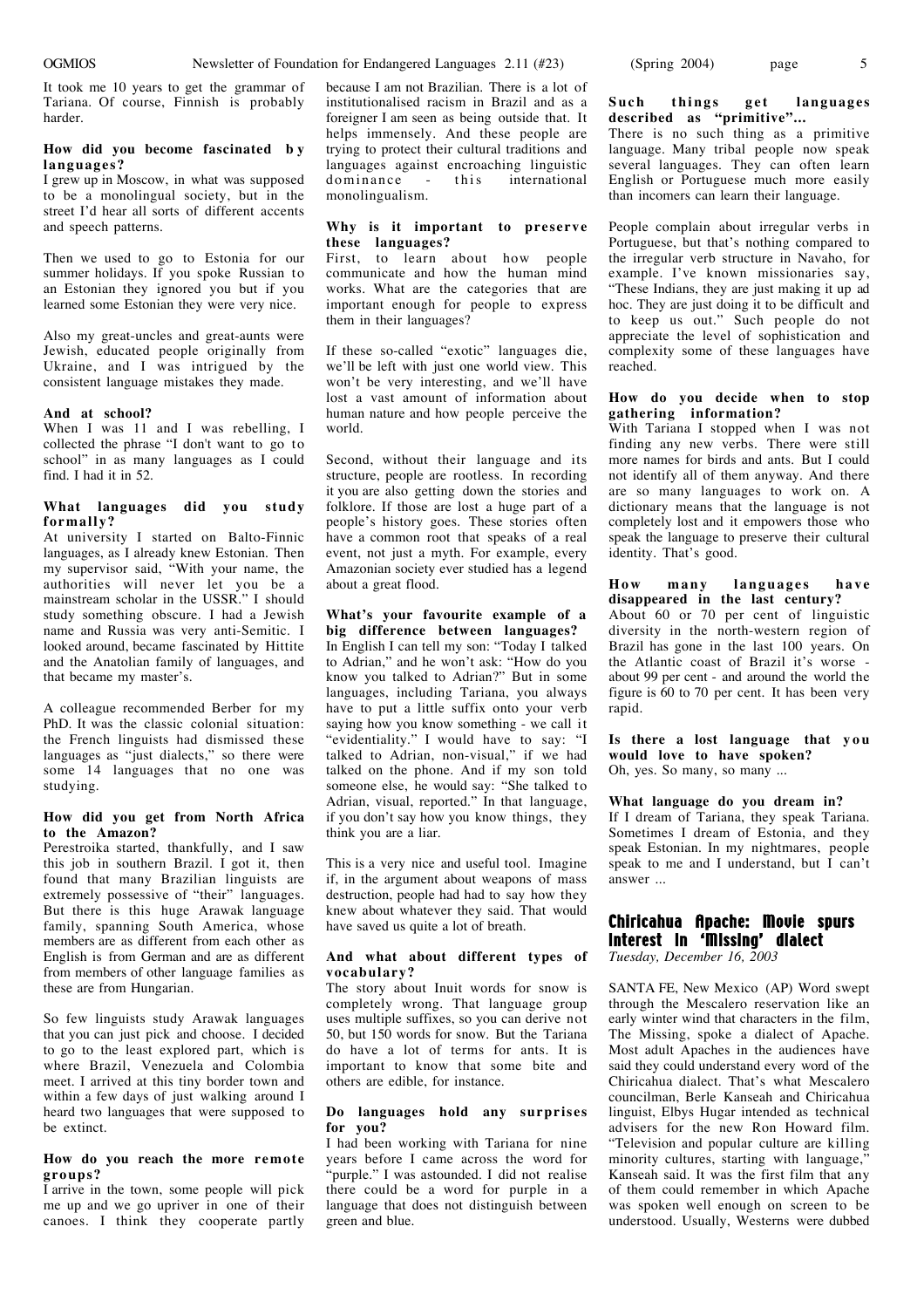in Navajo, a related language, said supporting actor Steve Reevis, a Montana Blackfoot, who has worked several films but never spoken Apache before The Missing.

The film is set in southwestern New Mexico in 1885, just as the last of the Apache conflict was ending. The slavers are led by a brujo, a medicine man gone bad, played by Eric Schweig. "Many Apaches have gone back two and three times to see the film," Kanseah added.

The producers gave a screening for 500 Mescalero students in Alamogordo last month, and the tribe has been bussing students to cinemas in nearby Ruidoso. "It made me feel proud," said Megan Crespin, 8, from Santo Domingo School. There aren't that many Chiricahuas left. They were rounded up and sent to Florida in 1886, shunted back to Alabama, Oklahoma and finally to the Mescalero homeland in southcentral New Mexico in 1913.

There are only about 300 people who are fluent in Chiricahua today.

## Mel Gibson's The Passion of the Christ raises profile of Aramaic

The heartening decision to shoot this film in its supposed original languages — Aramaic and Latin — has provoked a sudden widespread recognition that, despite the urban myth, English was not "good enough for Jesus" after all. Indeed, one of Mel Gibson's motives for choice of language is reputedly that he wanted to get away from the association with "British English" that seem to be hang about movie treatments of Christ and his era.

A number of press articles have appeared which endeavour to trace the few remaining modern speakers of Jesus's mother tongue (which had once been spoken from Egypt to the Hindu Kush as the lingua franca of the Persian Empire, and which, borne by Christian missonaries, would later go on to reach Kerala and Mongolia). One small community where it survives close to its origins, in Ma'aloula, Syria, has been particularly favoured. (see e.g. the Financial Times article of 27 March by Kim Ghattas at http://www.mafhoum.com/press7/187C35.htm ) Many more articles are gathered at

http://www.yourdictionary.com/elr/christ.html but few throw much light on the features of Aramaic "as she is spoke" in the reconstruction of Fr William Fulco. Here are a couple of articles which give a little more linguistic information, and incidentally suggest a little of what it takes to revive a language of the past, even for such a momentary resurrection as a filmshoot.

**I'll teach** *you* **to speak Aramaic** *Bill Cleveland (Georgetown Voice) 26 Feb 2004*

Three years ago, Fr. William Fulco, S.J. received a phone call from a production company asking him to help translate a movie script. "Hey, Padre, its Mel. I've got a project for you," said a voice on the other end of the phone. As a professor of Ancient Mediterranean Studies at Loyola Marymount University in Los Angeles, where he teaches courses like "Near Eastern Archaeology" and "Intermediate Classical Hebrew," his litany of languages includes Aramaic and Latin. Fulco realized he was speaking to Mel Gibson, and soon agreed to help Gibson work on The Passion of The Christ, a movie version of the biblical story that comes out this week. The film's dialogue is completely in Aramaic and Latin. Fulco helped with both.

Translating the script was not a simple exercise. "A lot of the language is an artistic interpretation," says Fulco. "You have to get a story out of it. The problem is that the thinking in ancient languages is different from the thinking in English. It's not just like a mathematical transcription; it's a different way of thinking."

The Aramaic was particularly challenging, as it is a language with no tenses. Fulco's task was further complicated by a lack of information about Aramaic as it was used during the first century. "We have Aramaic documents from the Hebrew Bible, but that's about four or five hundred years earlier," he says. The next set of extant texts is about 500 years too late. The difference is far from negligible: "Aramaic changes as much as English did from Beowulf to Chaucer to modern English," says Fulco. "But we wanted it to be as authentic as possible. I tried to be as plausible as I could with the Aramaic."

Fulco's work on the movie began as translator, but he quickly realized he would need to be on the set to coach the actors in delivering their lines.

"I had to coach all of the actors with everything they said. I gave them a phonetic transcription and I also gave them, beneath the phonetic transcription, the exact translation," he says. The idea was to get the actors to understand the meaning of each sound, and emphasize accordingly, and it seems to have worked. Many people who have seen the movie commented that the actors speak Aramaic as if it was their first language. "For some strange reason, I think they had an easier time with the Aramaic than with the Latin," he says. "They worked harder with it. It was more foreign to them and more fun to do, whereas everybody thought they knew a bit of Latin and they were caught off guard."

Fulco then retranslated most of the ancient dialogue back into English. In the film, this retranslated script is used in the subtitles to give audiences a truer sense of the dialogue…



**Jesuit scholar who translated** *The Passion Nathan Bierma (Chicago Tribune), 3 Mar 04*

… In 2002, Gibson gave Fulco the script written by Benedict Fitzgerald, mostly derived from the Gospels, and asked Fulco to translate it into Aramaic , Hebrew and Latin. Fulco later translated the script back into English subtitles.

The use of multiple languages in the film reflects the linguistic diversity of Palestine during Jesus' life. Most people spoke Aramaic, which the Jews adopted while exiled in Babylon in the 6th Century before Jesus' birth. Hebrew, their language before the exile, was retained in religious writings and liturgy (and is spoken by Jesus in prayer in "The Passion"). Latin was spoken by the Roman soldiers occupying the region. Greek was spoken throughout the Roman Empire, thanks to Alexander the Great, but was seen as a sign of secularization and thus resisted by many Jews.

Fulco left Greek out of *The Passion*, substituting Latin in occasional cases where Greek might have been used. He also made mostly imperceptible distinctions between the elegant Latin of Pilate and the crude Latin of soldiers, thanks to an X-rated source he found on his shelf.

"I tracked down some obscene graffiti from Roman army camps," Fulco said. "Somebody who knows Latin really well, their ears will fall off. We didn't subtitle those words."

Fulco even confessed to some linguistic mischief.

"Here and there I put in playful things which nobody will know. There's one scene where Caiaphas turns to his cohorts and says something in Aramaic. The subtitle says, `You take care of it.' He's actually saying, `Take care of my laundry.'"

Other linguistic tricks of Fulco's serve a function in the script.

For example, he incorporated deliberate dialogue errors in the scenes where the Roman soldiers, speaking Aramaic, are shouting to Jewish crowds, who respond in Latin. To illustrate the groups' inability to communicate with each other, each side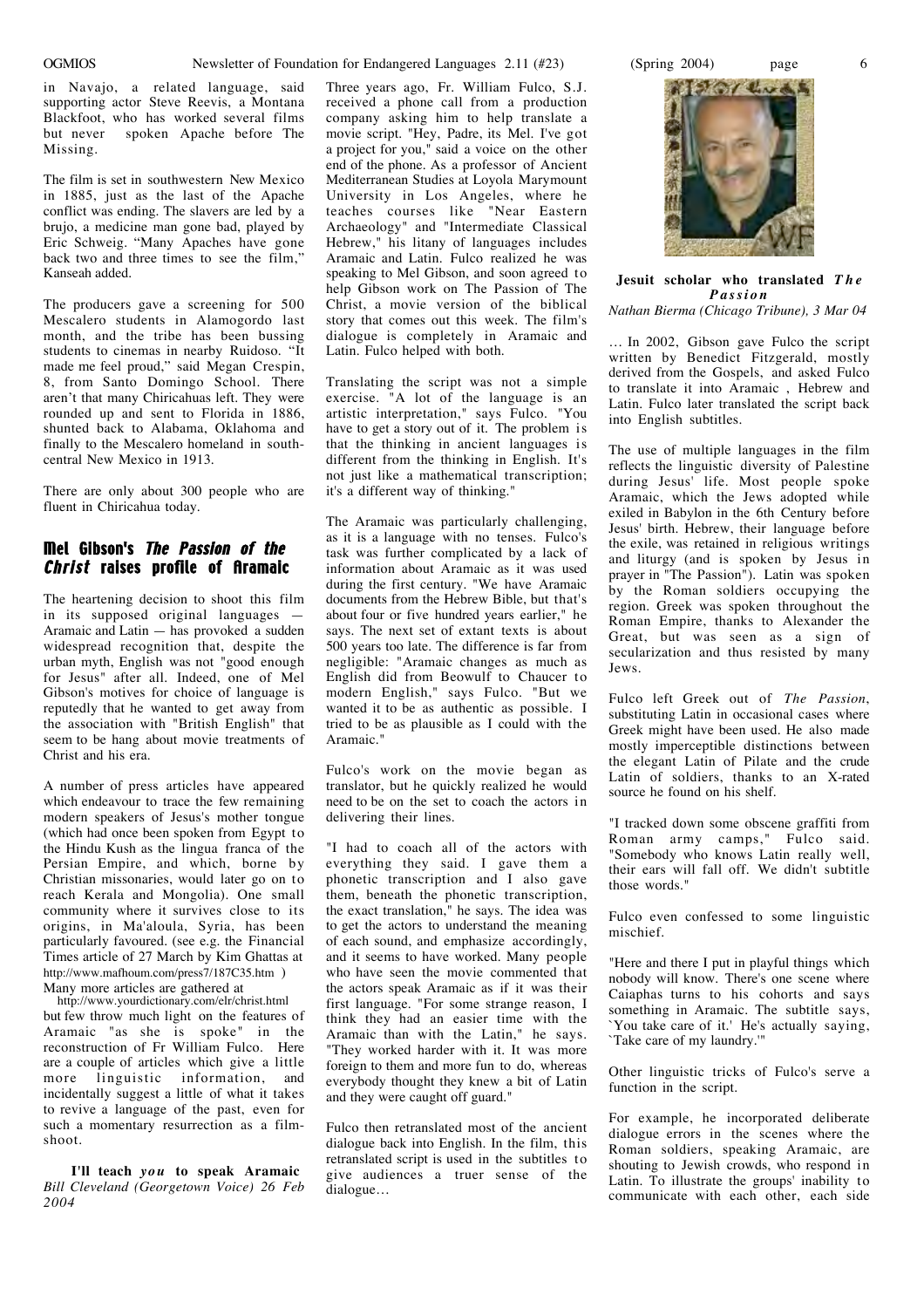speaks with incorrect pronunciations and word endings.

Later, "there's an exchange where Pilate addresses Jesus in Aramaic, and Jesus answers in Latin. It's kind of a nifty little symbolic thing: Jesus is going to beat him at his own game," Fulco said. "One line [in that exchange] I kind of enjoyed is when Jesus says, `My power is given from above, otherwise my followers would not have allowed this.' That's [spoken in] the pluperfect subjunctive."

It takes a linguist to appreciate that grammatical nicety as remarkable for being uttered by a Palestinian Jew who mostly spoke Aramaic and Greek.

For the relatively few Middle Eastern Christians who still speak Aramaic, "The Passion" may sound riddled with mistakes - spurring Fulco to point out, "modern Aramaic dialects are as different [from ancient ones] as Chaucer and modern English."

Still, now that the movie is in general release, Fulco fully expects to get an earful about his use of languages.

"We linguists are a crazy bunch," he said. "The more obscure the language, the more people try to prove their territory worthwhile and say, by God, we're going to sniff out errors."

## Chile's Kawesqar, Yaghan: Say No More

By JACK HITT: New York Times, February 29, 2004

Languages die the way many people do; at home, in silence, attended by loved ones straining to make idle conversation. "Did you sell any baskets," Gabriela Paterito asks her neighbour, Francisco Arroyo in her vowelly Spanish. She's in her two-room snack in Puerto Eden, a tiny fishing village on Wellington Island in the Patagonia region of southern Chile. There is a long, long silence. She's a short woman, dense from some 70 years of life, but with a girl's head of beautiful black hair. In the room are Francisco and a few others, among the last six speakers of Kawesqar, the language native to these parts since the last ice age.

Linguists now estimate that half of the more than 6,000 languages currently spoken in the world will become extinct by the end of this century. In reaction, there are numerous efforts to slow the die-off – from graduate students heading into the field to compile dictionaries, to charitable foundations devoted to the cause, like the Endangered Language Fund, to transnational agencies, some with melancholic names appropriate to the task, like the European Bureau for Lesser Used Languages.

Chile started a modest program, not long after the ugly debates surrounding Christopher Columbus in 1992, to save Kawesqar (Ka-WES-kar) and Yaghan, the last two native languages of southern Chile. But how does one salvage an ailing language when the economic advantages of. say, Spanish are all around you? And is it possible to step inside a dying language to learn whether it can be saved and, more rudely, whether it should be?

Gabriela crams another stick into her wood stove to keep us dry and warm. The rain is coming now like nails, as it does most days. The silence stretches out. You begin to feel it, like a cold draft. Three or four aching minutes of it. My boots need some examining.

"Canastos," mutters Francisco, repeating the Spanish word for baskets, his grunting tone suggesting a bad day. When languages die under the pressure of a dominant tongue like Spanish, there is a familiar path of retreat. The language will withdraw from the public sphere first, hiding out in the living rooms and kitchens of the fluent, where it becomes increasingly private and intimate and frail. Francisco takes a two-foot length of reedy grass and softens it by rubbing it against the stove. All around weaving begins –the distinctive Kawesqar baskets, small with long grassy handles.

"It's been raining all day," Francisco adds, again in Spanish. Juan Carlos, who is 39 and my guide, motions me to give him a cigarette. Juan Carlos was born and grew up here but left at 15 for school. Now collegeeducated, he has devoted his life and work to helping the Kawesqar community. (He has just finished a documentary film about the Kawesqar.) He doesn't smoke, he told me, except here. For the last few days, smoking and enduring long silences have pretty much accounted for our social life. I haven't smoked seriously for 15 years. I'm blowing through two packs a day.

Every window here frames a magnificent photo op. Outside Gabriela's is a curving line of shacks hugging the shore of a small bay, bright red and yellow fishing boats beached in front, and behind, a dramatic ascent of mountains capped in white, gushing here and there with little snow-melt waterfalls. Full-spectrum rainbows break out so frequently that no one notices but me and the tourists. They, too, are visible out of the window, all wearing their orange cruise-ship-issue rain slickers, their cameras aimed aloft. To get here, it's a three-day chug by boat through the cold, uninhabited island channels of Patagonia. Once a week, the tourists come. They have less than an hour onshore to feel the intensity of its remote beauty (and maybe buy a native basket) before motoring out to the anchored cruise ship and a night of pisco sours.

"A lot of rain," announces Juan Carlos. The fire crackles and hisses. The rain continues, staccato. "Rain," Gabriela adds.

I sit quietly, smoking my way through their Samuel Beckett dialogue. "Not many baskets," Francisco says, offering his full report. I wonder if I should ask them to speak Kawesqar, but I don't want to intrude.  $\overline{I}$  want to get a sense of when they naturally converse in their language. Later, Juan Carlos tells me that the elder Kawesqar feel awkward speaking their moribund language around me. It's a combination of embarrassment and a sense that they don't want to make me feel uncomfortable. As the rain pours down, I light up a cigarette. My very presence here to observe this thing, difficult to see, has made it disappear.

The Kawesqar are famous for their adaptation to this cold, rainy world of islands and channels. The first Europeans were stunned. The Kawesqar and the other natives of the region travelled in canoes, naked, oiled with blubber, occasionally wearing an animal skin. The men sat at the front and hunted sea lions with spears. The women paddled. The children stayed in the sanctuary between their parents, maintaining fire in a sand pit built in the middle of the canoe. Keeping fire going in a land of water was the most critical and singular adaptation of the Kawesqar. As a result, fire blazed continuously in canoes and at the occasional landfall. The first European explorers marvelled at the sight of so much fire in a wet and cold climate, and the Spanish named the southernmost archipelago the land of fire, Tierra del Fuego.

When Charles Darwin first encountered the Kawesqar and the Yaghans, years before he wrote *The Origin of Species*, he is said to have realized that man was just another animal cunningly adapting to local environmental conditions. But that contact and the centuries to follow diminished the Kawesqar, in the 20th century, to a few dozen individuals. In the 1930s, the remaining Kawesqar settled near a remote military installation – Puerto Eden, now inhabited mostly by about 200 Chileans from the mainland who moved here to fish.

The pathology of a dying language shifts to another stage once the language has retreated to the living room. You can almost hear it disappearing. There is Grandma, fluent in the old tongue. Her son might understand her, but he also learned Spanish and grew up in it. The grandchildren all learn Spanish exclusively and giggle at Grandma's funny chatter.

In two generations, a healthy language, even one with hundreds of thousands of speakers, can collapse entirely, sometimes without anyone noticing. This process is happening everywhere. In North America, the arrival of Columbus and the Europeans who followed him whittled down the roughly 300 native languages to only about 170 in the 20th century. According to Marianne Mithun, a linguist at the University of California at Santa Barbara, the recent evolution of English as a global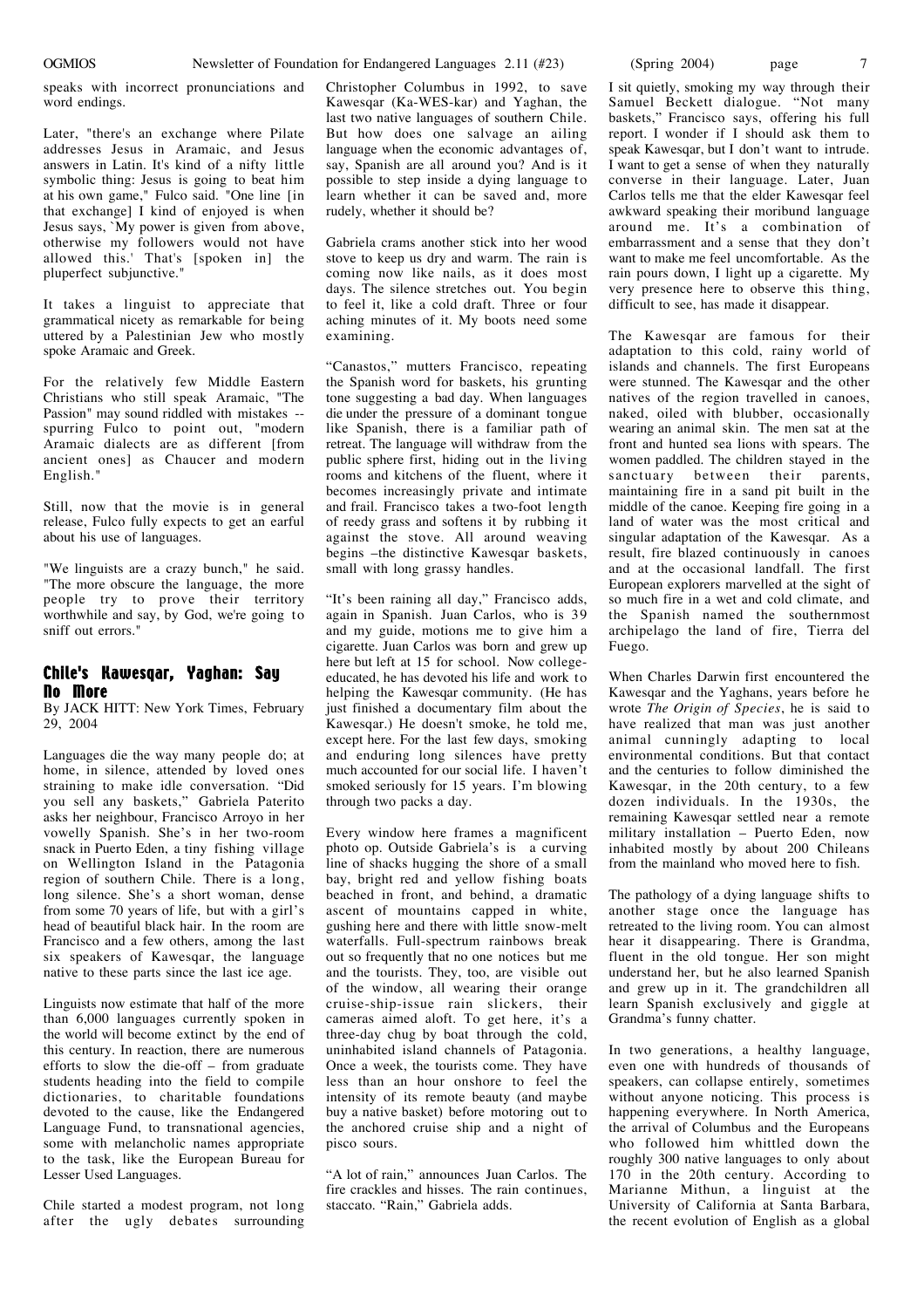language has taken an even greater toll. "Only one of those 170 languages is not officially endangered today," Mithun said: "Greenlandic Eskimo."

Without the revitalization of youth, a language can go from being alive to endangered (declining speakers among the young), then moribund (only elderly speakers left alive), then dead (the last known speaker dies) all linguistic terms of art.

William Sutherland, the author of a study in Nature magazine last spring, compared the die-off to an environmental catastrophe. According to Sutherland, 438 languages are in the condition of Kawesqar, that is, with fewer than 50 speakers, making them "critically endangered" a category that in the animal world includes 182 birds and 180 mammals. Languages "seem to follow the same patterns" as animals, Sutherland told a reporter for Bloomberg News. "Stability and isolation seem to breed abundance in the number of bird and animal species, and they do the same for languages." Conversely, the instability and homogenization of the global economy is creating a juggernaut of monoculture, threatening plants and animals. But, Sutherland makes clear; the one life form even more endangered is human culture.

According to Daniel Nettle and Suzanne Romaine, authors of *Vanishing Voices*, the last time human language faced such a crisis of collapse was when we invented farming, around 8000 B.C., during the switch-over from highly mobile hunting and gathering to sedentary agriculture. Then the multitude of idioms developed on the run cohered into language families, like Indo-European, Sino-Tibetan and Elamo-Dravidian. The difference this time is that with each language gone, we may also lose whatever knowledge and history were locked up in its stories and myths, along with the human consciousness embedded in its grammatical structure and vocabulary.

One often hears the apocryphal story about the Inuit and their 40 words for "snow." True or not, it acknowledges the inherent human sense that each language, developed over a certain time and geography, is a revelation of what we call "a sense of place." To let languages die out, en masse, is to permit the phrase "terra incognita" to creep back onto our environmental maps. One organization of linguists, biologists and anthropologists, known as Terralingua, is working to keep languages alive by highlighting what gets lost when they fade away. "I remember when I was doing fieldwork in Mexico," said Luisa Maffi, Terralingua's president. She encountered a man whose native Mayan was already blurred with Mexican Spanish. He had travelled with his 2-year-old daughter to a health clinic because she was sick with serious diarrhoea. "He no longer knew the word for *yakan k'ulub wamal*," she said, using the Mayan term for a plant long

known to cure the problem. "It was probably growing in his backyard."

A handful of linguists dismiss salvage efforts like Terralingua's as futile exercises. They say languages just die, as spoken Latin did, and then are reborn as French, Spanish and Italian. No big deal. Or more bluntly, all this sentimentality about dying languages is just another symptom of academe's mewling, politically correct minority-mongering. In the magazine Prospect, the writer Kenan Malik summarized this position in an essay titled *Let Them Die.*

"There is nothing noble or authentic about local ways of life; they are often simply degrading and backbreaking," Malik argued. "What if half the world's languages are on the verge of extinction? Let them die in peace."

Linguists counter that yes, there is a natural process of language death; but the order of magnitude of the current die-off is what should create concern. What's happening with human culture now, they say, should shock people the way the Cuyahoga River catching fire in 1969 radically changed how many thought about the environment.

To general linguists, the dismissive position is just deliberate ignorance. But they also argue that the utilitarian case is too narrow. In peril is not just knowledge but also the importance of diversity and the beauty of grammar. They will tell you that every language has its own unique theology and philosophy buried in its very sinews. For example, because of the Kawesqar's nomadic past, they rarely use the future tense; given the contingency of moving constantly by canoe, it was all but unnecessary. The past tense, however, has fine gradations. You can say, "A bird flew by." And by the use of different tenses, you can mean a few seconds ago, a few days ago, a time so long ago that you were not the original observer of the bird (but you know the observer yourself) and, finally, a mythological past, a tense the Kawesqar use to suggest that the story is so old that it no longer possesses fresh descriptive truth but rather that other truth which emerges from stories that retain their narrative power despite constant repetition.

"There was once a man and a woman who killed a sacred deer," Gabriela began, translating into Spanish a Kawesqar tale told in the mythological tense. "Afterward a great flood came. The waters rose until they were standing in it up to their waist. Everyone died but the man and the woman." Then, in time, she went on, from just these last two Kawesqar, they figured out a way to endure, repopulate the land and revive the life of the Kawesqar among the channel islands.

Outside, the rain kept coming down.

The rhythm of Puerto Eden became easier after a few days. The fishermen headed out in the morning, and the rest of us made social calls. In time, I got to hear some actual Kawesqar spoken, and it sounded a lot like Hollywood's generic Apache, but with a few unique and impossible sounds. I learned to say (My name is Jack, what's yours?)

During these visits, always and constantly, dominant-culture television hollered at us from a corner. Besides meeting the Kawesqar in Puerto Eden, I have to say, I caught up on a lot of missed episodes of "MacGyver" and "Baywatch."

Later in the week, Juan Carlos and I spent more time at his sister's house, and there the evidence of European culture insinuating itself deeply into the minds and habits of the Kawesqar was everywhere.

Maria Isabel is a few years older than her brother. She was sick as a child and was raised in Punta Arenas, on the Chilean mainland. She studied and lived in metropolitan Santiago. She never had a Kawesqar youth and can't speak the language.

"I am Kawesqar," she told me in Spanish, as if to acknowledge the inexplicable tug identity has on all of us. When  $\overrightarrow{l}$  asked her if she intended to learn her mother's language, she insisted that she would. "I hope next year," she said, unconvincingly.

I spent a lot of time with Maria Isabel because her husband, Luis, was installing their first flushable toilet. When we weren't talking about Kawesqar, we were measuring holes, figuring out how to run a sewer pipe into the bay and reading the toilet-assembly instructions (helpfully printed in five dominant languages). Eventually, the hole was properly centred, so we set down the beeswax ring, lifted the porcelain carefully and pressed it into its permanent location.

Does anything say Western dominance quite like the flush of a private john?

Well, maybe one other thing. In our intimate chats and smokes, Juan Carlos told me about his own three children. He lives with them back on the mainland, in a house where two other adults speak some Kawesqar. One is Juan Carlos's brother, Jose, a professor of anthropology at the Universidad Arcis Magallanes in Punta Arenas.

And the other is Oscar Aguilera, a linguist at the university. He's of Spanish descent, but he has devoted his life's work to the language of the Kawesqar.

Aguilera arrived in Puerto Eden from Santiago in 1975 with the simple intention of "describing" the language as a linguist. There he met a people nearly cut off from the outside world. Among the little contact they'd had, oddly, was with NASA. The space agency came to the village in 1959 to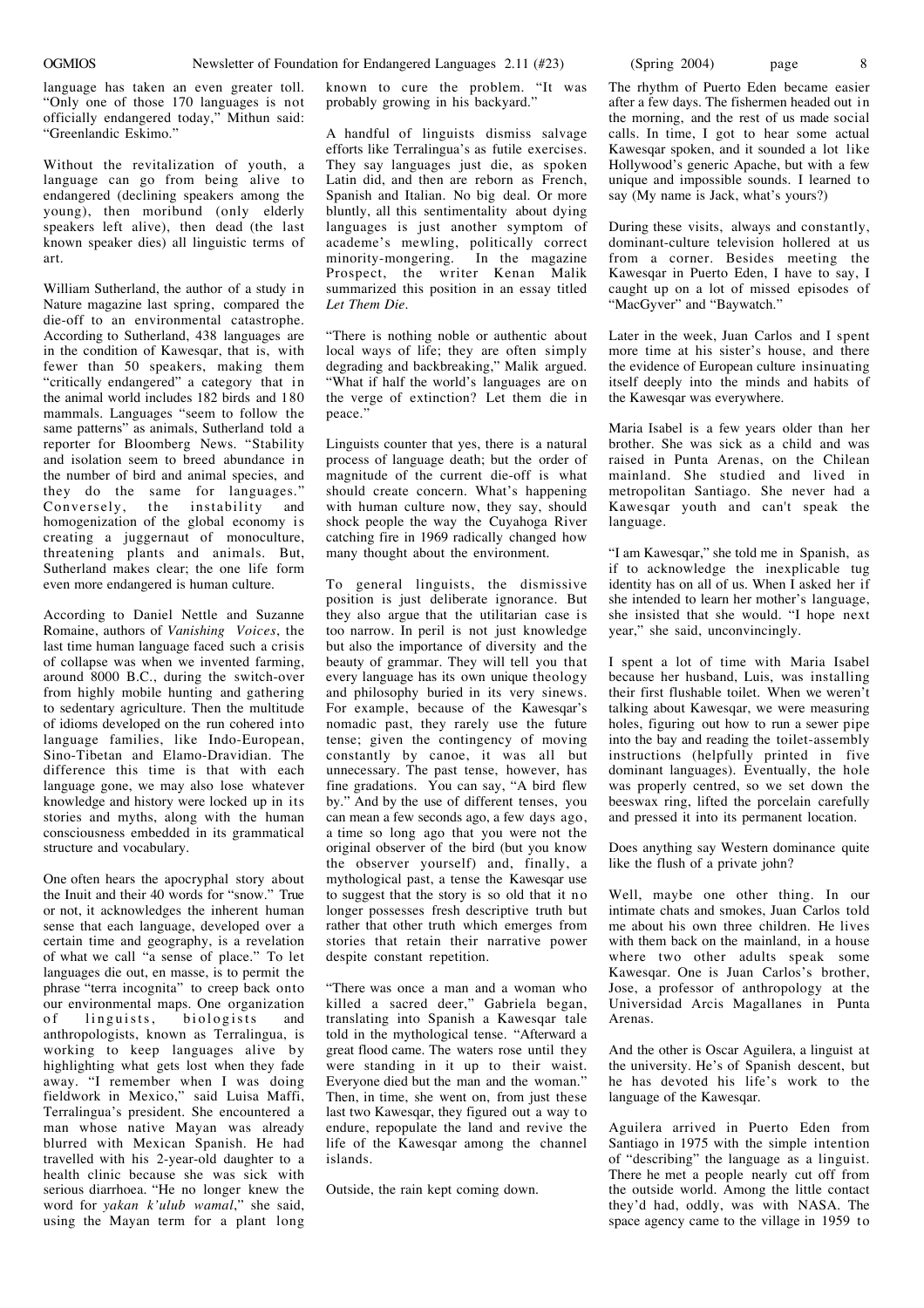conduct experiments on the ability of humans to withstand extremely cold temperatures. An elderly villager told Aguilera that the NASA scientists asked one Kawesqar man to sit naked in a cold tent with his feet in a bucket of water. He fled in the middle of the night.

Aguilera befriended Gabriela's in-laws and knew Gabriela's husband well. He got to know her two young boys, and when they were teenagers, Aguilera took them to Santiago, where they finished school and went to college. Now they all live together in Punta Arenas with Juan Carlos's three young children, who use the affectionate term for "grandfather" with Aguilera.

When I visited the home for dinner one night, the three children ran up to greet me. They attend the local British school, and so were taught in Spanish and English. One little girl proudly read me last night's homework: "I played in the yard," and "I rode my Bicycle," she beamed. It's cool speaking the dominant language.

Later, I asked Juan Carlos why they didn't speak Kawesqar at home. Wouldn't it make sense, since the children were at that magic language-acquisition stage of youth?

"We are going to teach them later," he said. Juan Carlos added that they needed the proper books. Of course, Aguilera is the man who compiled the grammar and teaching manual for Kawesqar and is working on a dictionary with Jose. But government funds for these projects are spotty, and Aguilera admits it will be years before they are completed.

Their answers revealed just how difficult language resurrection is. Learning a language, even your mother's, requires enormous motivation. Plus, Juan Carlos and Jose say they are "semi-speakers"- in part because they were taken away from home so young to be educated in Spanishdominated schools. Even the fluent Kawesqar speakers in Puerto Eden have occasionally asked Aguilera, the lexicographer, to remind them of a certain word. "Some days," Aguilera told me when we were alone for a while, "I think that I might be the last speaker of Kawesqar."

Among linguists, the sorrowful story of the "last speaker" is practically a literary genre. The names ring out, like a Homeric catalogue. Ned Maddrell, the last speaker of Manx, died in the village of Cregneash on the Isle of Man in 1974. Tevfik Esenc, the last speaker of Ubykh, died in Turkey in 1992. Red Thunder Cloud, the last speaker of Catawba, died in 1996. More are coming. Marie Smith-Jones in Alaska, the last speaker of Eyak, is 83 years old.

Farther south from the Kawesqar, I learned, lived the last speaker of Yaghan. Many people urged me to visit Puerto Williams and its native settlement, called Ukika, because of that intriguing notion, that all of

Yaghan now dwells entirely in the mind of one elderly woman, Cristina Calder—n.

Right away, though, I discovered that the "last speaker" of Yaghan is accustomed to charging passengers from the cruise ship that arrives each week for the privilege of taking her picture or hearing a few of the last words in her unusual-sounding language. From me she wanted impossible sums of money. When I tried to sneak in early one morning for a quick interview. word travelled in the village so fast that within minutes her granddaughter/booking agent was through the door and a screaming match broke out (not in Yaghan).

That night, Aguilera and I decided to pursue a rumour that there was in fact another Yaghan, a penultimate speaker named Emelinda, who hadn't mastered the cruiseship racket. We managed to get inside Emelinda's house without attracting attention.

She was a kind old woman whose Yaghan, according to Aguilera, was authentic. Our conversation was brief and brittle. When I asked Emelinda what could be done to keep Yaghan alive, she said she was already doing it, as if a formal programme were under way. "I talk to myself in Yaghan,' Emelinda explained in Spanish. "When I hang up my clothes outside, I say the words in Yaghan. Inside the house, I talk in Yaghan all day long.'

I asked her if she ever had a conversation with the only other person in the world who could easily understand her, Cristina Calderón, the official "last speaker" of Yaghan. "No," Emelinda said impatiently, as if I'd brought up a sore topic. "The two of us don't talk."

After returning from Chile, I learned that the last-speaker hustle isn't new. Remember Red Thunder Cloud, the last Catawba speaker? Actually, he was Cromwell Ashbie Hawkins West, the son of an African-American druggist in Newport, R.I. According to Ives Goddard of the Smithsonian, West was "a great mimic and fast learner." He quickly mastered the language, donned some turquoise jewellery and, until his death in 1996, worked the last-speaker circuit. Usually, he could be found at county fairs, hawking Red Thunder Cloud's Accabonac Princess American Indian Tea: "fresh from the American forest to you."

There's a paradox in those last-speaker stories. After all, what is driving these languages off the cliff but sheer economics? It only makes a kind of poetic sense that in their death throes their speakers would resort to economic ploys. But this is also where the environmental metaphor of endangered languages falls apart. Getting down to a few in number is irreversibly the end of, say, a fern or a tiger. For humans, it's often the beginning of politics.

The very success of English as a global language is prompting a revival of ancestral tongues. Compared to the die-off now in progress, it's a drop in the bucket. Still, many native American languages have reacted against these near-death experiences. The Miami in Oklahoma and the Mohawk straddling the Canadian border have full-scale programmes for language revival. Native Hawaiian, also written off only a few decades ago, has 18 schools teaching a new generation in the original language of the islands.

Partly with money from government lawsuits: the Catawba received \$50 million in 1993 after suing over land claim disputes dating to 1760, and partly with revenue from casinos, many of these tribes are rushing to get the programmes up and running before the last of the speaking elders die. The Tuscarora tribe near Niagara Falls, N.Y., is down to Howdy Hill, the last speaker who grew up learning the language at home. But now a revival program claims as many as 25 new speakers.

Other languages are long past the last speaker, yet revival is still not out of the question. Stephanie Fielding is the greatgreat-niece of Fidelia Fielding, the last speaker of Mohegan, who died in 1908. Fielding is currently enrolled in M.I.T.'s linguistics programme. She is 58 and devoted to resurrecting her ancestors' language, largely from her aunt's diaries. The academic degree to which she aspires has not yet been accredited. A master's with a concentration in "language reclamation" will be available from M.I.T. at the earliest by 2005 or 2006, according to Norvin Richards, an associate professor of linguistics.

"The number of people who contacted us in the last year is about 20, which in linguistics is a bit largish," Richards said. M.I.T. will have to compete with the University of Arizona and the University of Alaska Fairbanks, which already offer reclamation degrees.

Most of these language-revival movements model themselves on the national language of Israel. For more than two millenniums, Hebrew was found almost exclusively in Scripture and rabbinical writings. Its retreat was nearly complete – out of the public square, into the house and finally into the scrolls of the Torah. But the early pioneers of what would become Israel faced a politically charged question: which of their languages should dominate? Ashkenazi Yiddish? Russian? German? Sephardic Ladino? The commonly agreed-upon answer was supplied by Eliezer Ben-Yehuda, the Jewish linguist who used the stiff, formal language of the Bible to conjure into existence a modern version – now the main language of 3.6 million people. (Of course, Hebrew'scomeback has helped drive Yiddish and Ladino into "endangered" status.)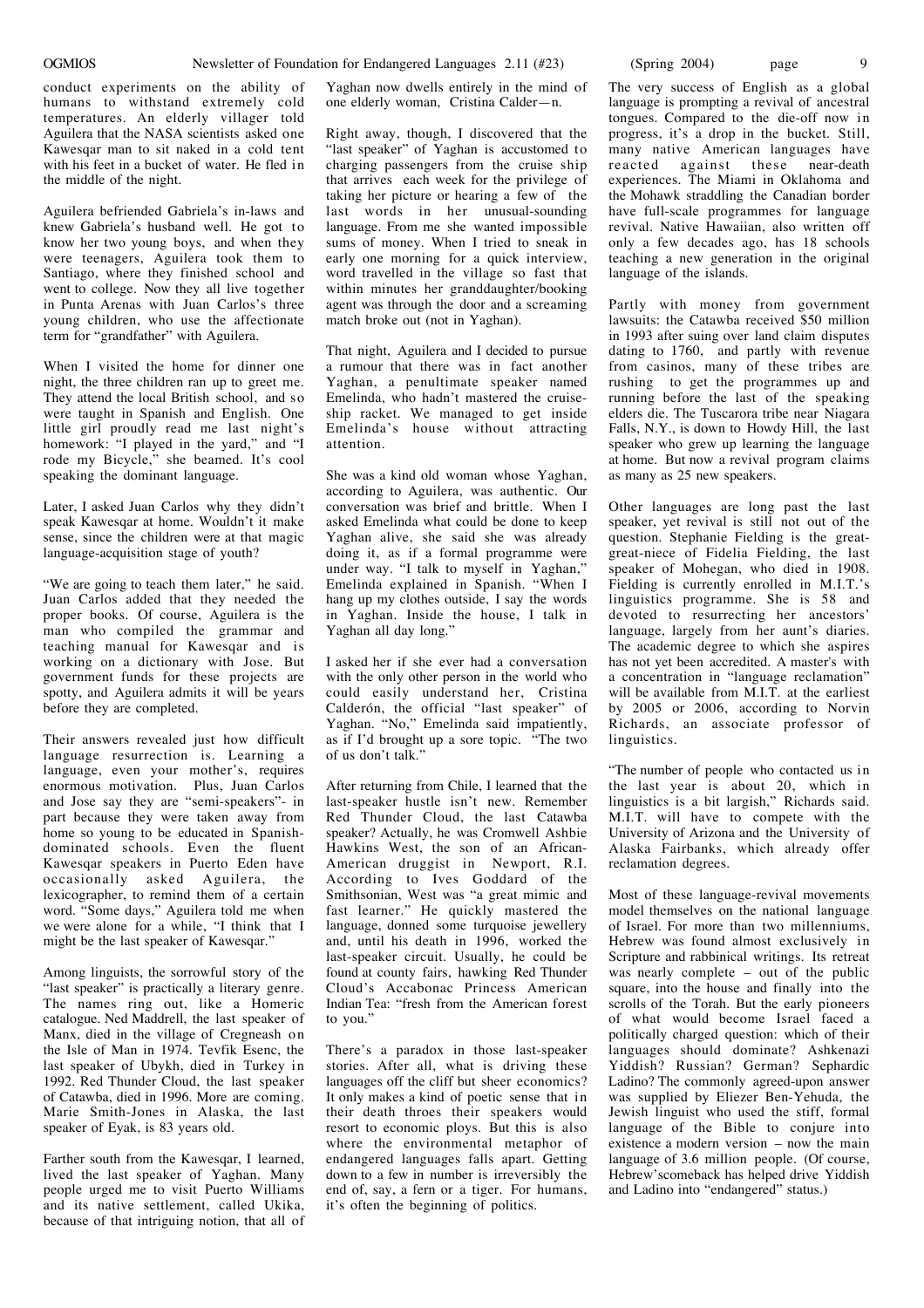Language revival as a means of identity politics may well be the way of the future. The big fight in linguistics over the past two decades has been about English First. But first is no longer the question. Now the question is: What will be your second language? In America, the drift in highschool curriculum has always been toward a second dominant language; French, Spanish, German, maybe Chinese if you're a rebel. But what if the second language could be that of your ancestors?

That possibility is already proving to be quite popular with many people. As their initiatives succeed and become more visible, they will drive into the open a question for English-speaking Americans, the owner-operators of the dominant linguistic ecosystem. Do we want to dwell in a society that encourages linguistic revival and cultural diversity, knowing that with it may come a lot of self-righteous minority-pitying? Or, shall we just sit contentedly amid a huge cultural die-off, harrumphing like some drunk uncle at the family reunion angrily spilling his beer and growling, "Let 'em die." Keep in mind that if the actuarial tables are correct, it means that once the languages start to die off in earnest, there will be a "death of the last speaker" article in the papers, on average, every 12 days.

### 4. Appeals, News and Views from

Endangered Communities

### Linguistic Study on the Usage of Irish in the Gaeltacht Announced *Dublin, 31 Jan 2004*

Éamon Ó Cuív, T.D., Minister for Community, Rural and Gaeltacht Affairs announced today that a contract to undertake a linguistic study on the usage of Irish in the Gaeltacht is being awarded to Acadamh na hOllscolaíochta Gaeilge, University of Ireland, Galway, in conjunction with the National Institute for Regional and Spatial Analysis, University of Ireland, Maynooth.

It is estimated that the study, which will cost EUR550,223 (value added tax included), will take over 2 years to complete and that it will commence at the beginning of April this year. The intention is to use the results of the study as a basis to strengthen the linguistic development of the Gaeltacht as an area in which Irish is spoken and to review the official Gaeltacht areas as was recommended in the Report of the Gaeltacht Commission 2002.

"In view of the great changes that have occurred in the Gaeltacht since the establishment of the Department of the Gaeltacht in 1956 when the last major arrangement of the boundaries of the Gaeltacht was made-in terms of language

and settlement patterns, as well as economic, social, and technological changes-it is necessary now to look afresh at the multilingual community that is in the Gaeltacht today" says Minister Ó Cuív.

Announcing the news at the launch of a Development Plan for the Irish Language and the People of the Gaeltacht in Iveragh, Co. Kerry, the Minister said that it was vitally important to evaluate the best methods of strengthening the Irish language as the language of the Gaeltacht through providing comprehensive linguistic information that would give a better understanding of the forces affecting the sustainability of the Irish language in the Gaeltacht.

"Everybody agrees that there is a continuing decline in the use of the Irish language in the Gaeltacht", said the Minister. "If this decline continues it is only a matter of time until there is an end to the Gaeltacht as it was historically understood. It is vitally necessary therefore that the Department of Community, Rural and Gaeltacht Affairs should take steps now to assemble and use comprehensive information as a basis for developing further realistic policies to halt this decline. The challenge is to find the best way to strengthen and preserve a productive, viable Irish language community for the future. That is the purpose of the linguistic study and it is another practical step that indicates the appreciable progress being made in implementing the recommendations in the Report of the Gaeltacht Commission."

The Minister said that the Irish-speaking and Gaeltacht community was under pressure from one of the most widely used languages in the world. As a result of this it was necessary to look at strategies that would help in the successful delivery of the Irish language from generation to generation in the Gaeltacht and that would increase its usage as an everyday language in all aspects of life in the Gaeltacht. "It is most important to find ways in which the native population of the Gaeltacht will be prepared to and confident about delivering the language from generation to generation", said the Minister.

He said that no decision would be made about redrawing the Gaeltacht Boundaries until the results of this study were available and had been considered carefully.

In the meantime, the new positive measures announced by the Minister over the last few months to strengthen the Irish language in the Gaeltacht would be progressed including the awareness campaign, amendments to Scéim Labhairt na Gaeilge, home visitors, language planning, youth services and improvements to the language assistants scheme and the sports camps scheme. In accordance with the relevant public procurement procedures, a Steering Committee was established in September 2003 to advise the Department in selecting

the most appropriate tender for the study. Seosamh Mac Donnacha, Acadamh na hOllscolaíochta Gaeilge, University of Ireland, Galway, in conjunction with An Dr. Conchúr Mac Giollagáin, the National Institute for Regional and Spatial Analysis, University of Ireland, Maynooth, and Roinn na Gaeilge, St. Patrick's College, Drumcondra, Dublin will be in charge of the work.

## Official Language Status for Irish in Europe?

Alasdair MacCaluim <staran@tesco.net> adds:

More than 50,000 people have demanded that the Government look for Official Status for the language in *Europe on the Web* (link below). Is your demand included?

TUILLEADH EOLAIS | MORE INFO: http://www.PetitionOnline.com/mod\_perl/ signed.cgi?gaedhilg http://217.136.252.147/webpub/eurolang/ pajenn.asp?ID=4531

## Rajasthani language recognized

Lakhan Gusain <lgusain@umich.edu> writes:

Finally we did it. I am very happy to announce that Rajasthani language has been recognized by Rajasthan Assembly and within few days, hopefully, be recognized by the Government of India. Here I will quote some lines from respected Sri Ramnivas Lakhotia, Chairperson, Rajasthani Academy's mail.

Apropos your e-mail dated November 25, 2003, I am glad to know that you are continuously thinking about Rajasthani language. You may be aware that Rajasthan Vidhan Sabha has unanimously passed a resolution on Rajasthani language. In this connection, I would like to inform you that the Central Government has been requested to recognize Rajasthani language under the 8th Schedule of the Constitution.

R.N. LAKHOTIA

Chairperson, Rajasthani Acad., New Delhi

I have been preparing "A Report about the Standardization, Implementation and Teaching of Rajasthani" which is going to be debated in parliament within few days. I will send you a copy of this report for necessary comments (before sending to Dr. L.M.Singhvi, Former High Commissioner to Britain, Sri R.N. Lakhotia, Language Affair Committee--Parliament of India, and Language Committee -- Rajasthan Assembly), and other prominent figures that are struggling for the cause of Rajasthani and its "Existence" since 1947.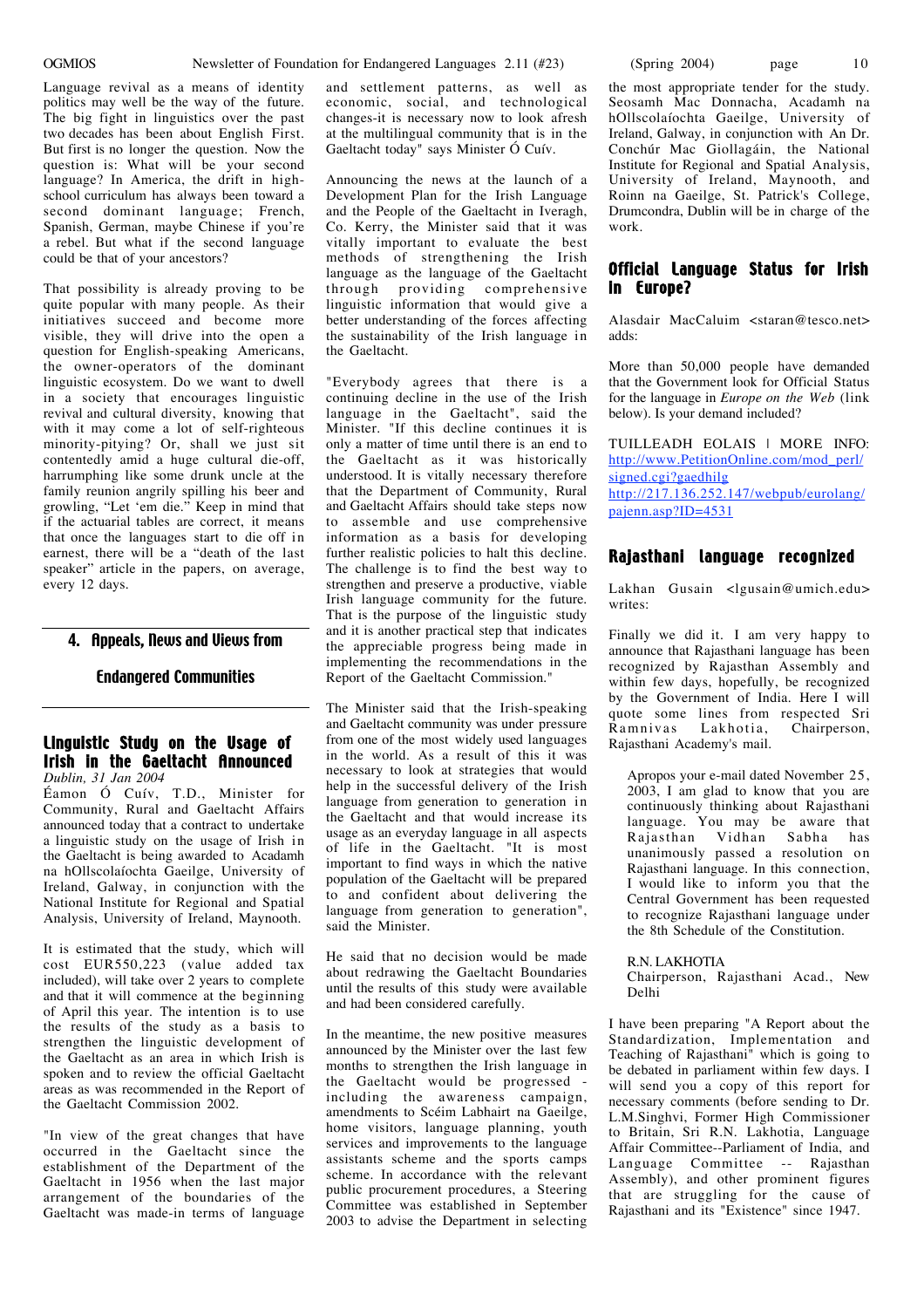Now we want the same response from the Eighth Schedule of the Constitution of India. Hereby, I would like to thank all my respected Teachers, Leaders, Seniors, Colleagues, students, friends and Rajasthani well-wishers for their very nice cooperation. We will fight for our "Voice" till it gets its Respect and Honour.

Lakhan Gusain, Faculty 3511, Frieze Building Department of Asian Languages & Cultures University of Michigan Ann Arbor; Michigan 48109-1285 Tel: (734) 936-8809 (Office) (734) 996-4065 (Home) Fax: (734) 647-0157 Web: www.bastigiri.org/lakhan

## First ever daily newspaper in Welsh - Y Byd ('The World')

"Rebecca Williams" <rfw@aber.ac.uk>

### *Annwyl Gyfeillion,*

*Mae'n bleser gennym allu'ch cyfarch chi, ar ddechrau 2004, gyda newyddion am y papur newydd dyddiol Cymraeg cyntaf erioed, sef Y Byd. Bydd sefydlu'r Byd yn gam aruthrol o bwysig yn hanes yr iaith a'r gymuned Gymraeg.*

Dear Friends,

We are pleased to be able to greet you, at the beginning of 2004, with news of the first ever daily newspaper in Welsh - Y Byd ('The World'). Establishing a daily paper will be an immensely important step in the history of the Welsh language and the Welsh community, including all those learning the language or studying in Welsh-medium and bilingual schools and colleges.

Welsh is one of the few minority languages in Europe that does not have its own daily paper, and two years of research have convinced us that the venture is viable.

At <http://www.ybyd.com> you will find an English section and have the opportunity to join Clwb Cefnogwyr Y Byd - our Supporters' Club and become part of this historic venture.

And please, spread the word amongst your friends and colleagues!

*Blwyddyn Newydd Dda.*

## Endangered Zolai, language of Myanmar

From Tribal Media Group <tribalmedia@rediffmail.com>

Myanmar has been ruled since 1962 by highly repressive authoritarian military regimes. Since 1988, when the armed forces brutally suppressed massive pro-democracy demonstrations, a junta composed of senior military officers has ruled by decree, without a constitution or legislature. The

most recent Constitution promulgated in 1974, permitted both legislative and administrative restrictions on religious freedom, stating "The national races shall enjoy the freedom to profess their religion, provided that the enjoyment of any such freedom does not offend the laws or the public interest" Most adherents of all religions that are registered with the authorities generally are allowed to worship as they choose; however, the Government has imposed restrictions on freedom of the Press, certain religious activities and frequently abused the rights to<br>freedom of religion and NOW religion and NOW ENDANGERED OUR LANGUAGE-ZOLAI.

Till the early 1990s we were able to teach ZOLAI as one subject in the schools within our district (Tedim) to students from Class I to IV, but no exams is ever conducted for ZOLAI. In the early 1990s military and other Junta associates have moved in and their children took alternative subject in Burmese in lieu of Zolai. Since then restrictions and obstacles hauled now and then on the school authorities in our area have met a disastrous level of discontinuing our Language, the only learning centre. Now in 1995 an order was issued and a translated copy is attached herewith for your kind information and concern. Its been near 10 years now and the younger generations are beginning to feel the loss and the older ones feel the pain. But there is little we can do. It is being kept alive by the few literature in the form of hymns and Bibles within the Christian Church.

TMG request your esteemed foundation to response to this threat of ours otherwise within the next five to ten years our younger generations will not speak or read our ZOLAI because of the big influence and forced usage of Burmese on our people.

NB: A photostat copy of the original order in Burmese version is available from us if you need so, please..

Secretary Tribal Media Group

## Berber textbook goes on display

Jordan Lachler <lachler@UNM.EDU>

A Berber cultural institute in Morocco says the first textbook aimed at teaching children how to read and write the Berber language will be on display on Sunday at a book fair in Casablanca. The director of the Royal Institute of Berber culture, Dr Ahmad Boukous, told the BBC that although three dialects of Berber were spoken all over the country, not many people knew how to write the script, called Tifinagh. The majority of Moroccans are of Berber origin and many speak one of its dialects, but Arabic is still the official language. Activists are demanding Berber should be given official status. Last September the government allowed the language to be

taught in schools alongside other languages such as English and French.

## Microsoft working on Native **Tongues**

BBC World Service

http://news.bbc.co.uk/1/hi/world/africa/3 490863.stm

The Welsh language is to be introduced into Microsoft Windows as part of a project to increase usage by minority language speakers.

It is one of 40 new languages due to be added, in response to complaints from around the world that youngsters were losing their native tongues. Microsoft programmes already run in 40 languages including English, Spanish, Arabic and Chinese variants. A Welsh start menu and some commands will be available in about six months. Microsoft said it has received complaints from places such as Catalonia, Malaysia and the Arctic regions of Canada.

### **'Digital divide'**

They claim the switch from native languages online is also affecting everyday speech, said BBC North America Business Correspondent Stephen Evans. Some argue the fewer languages the better for global trade and understanding, but Microsoft is siding with "linguistic diversity", he said. The other big linguistic groups to benefit from the expansion will be speakers of Gujarati and Tamil in India, of Catalan in Spain, and of Bahasa in Malaysia. Native languages from Northern Canada and Ethiopia will also be added. Start menus and instructions like 'save' and 'search' will be introduced, said Microsoft. The company's worldwide public sector senior vice president Maggie Wilderotter said they were working with governments and academics to develop the languages over the next year, for Microsoft Windows XP and Microsoft Office 2003. Dato' Hj A Aziz Deraman, of the national language authority of Malaysia, said the availability of Windows in Bahasa would speed up IT literacy and help bridge the "digital divide" between rural and urban areas.

## User-friendly Dictionaries

We live at a time when native speakers are (in my opinion, justifiably) increasingly calling for greater ownership of materials produced about their languages, greater input into decision-making in the production of those materials, and increasingly stating their desire to have those materials truly usable by native speakers. Which dictionaries of aboriginal (First Nations, etc.) languages have proven to be most user-friendly to native speakers of those languages, and what features of those dictionaries have made them userfriendly? Which dictionaries are widely used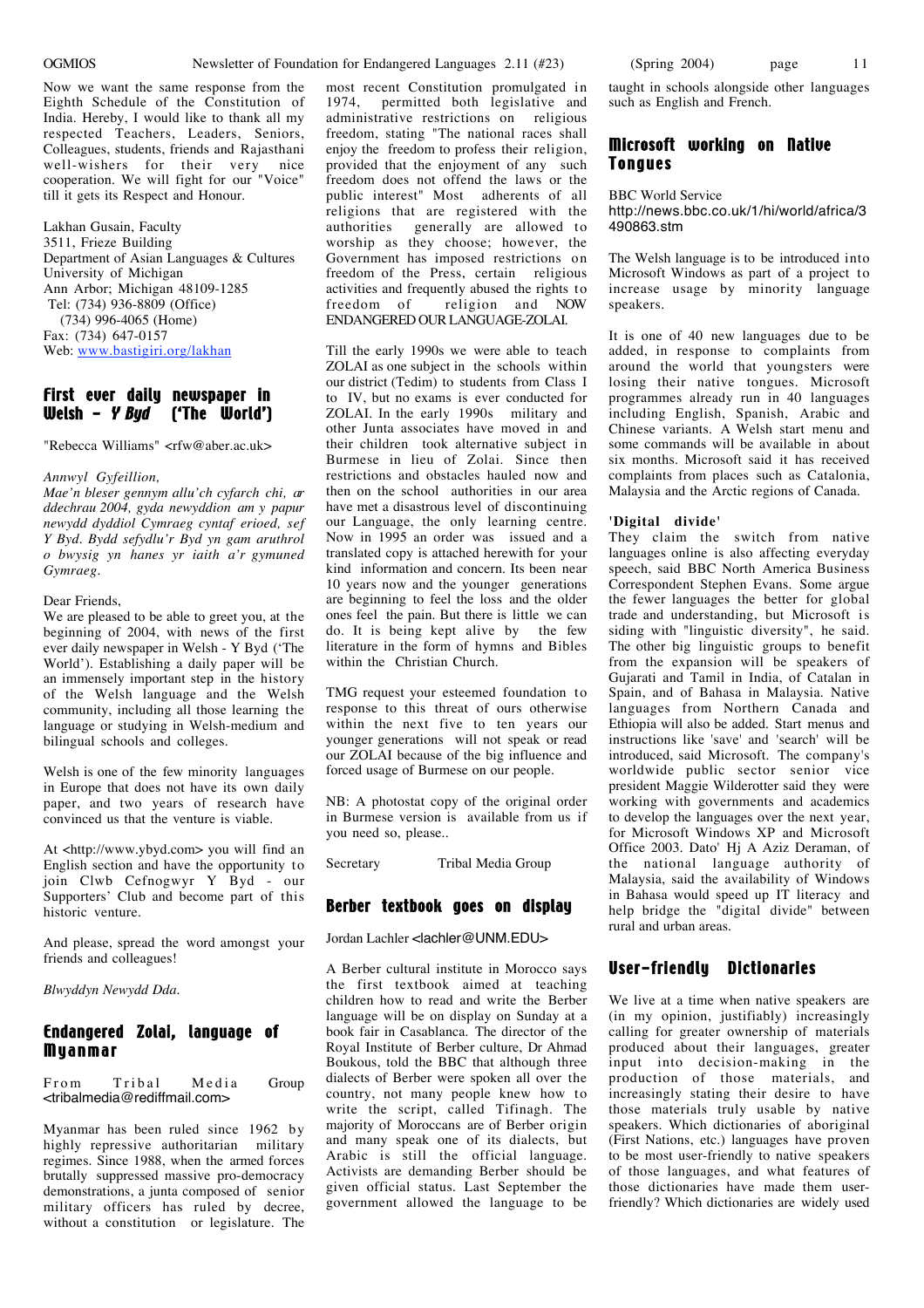(not simply purchased) by native speakers themselves?

Wayne Leman Busby, Montana wayne\_leman@sil.org

## Gwynedd Council calls on Brittany government to aid Breton

*Bruxelles 23 Apr 2004 Davyth A. Hicks* In a significant move Gwynedd Council in northwest Wales informs Eurolang that it<br>has officially called on Breton has officially called on governmental bodies to take action for the Breton language.

In the letter, addressed to the Presidents of the five Breton departments and the new chief of the Breton 'region', Jean Yves le Drian, the leader of Gwynedd Council, R. Wyn Williams, expresses "sadness and concern regarding the lack of political support and the current financial and legal situation of the bilingual Diwan schools in Brittany".

"These schools are an imperative resource for the future of the Breton language, and one could argue that without these schools, the future of the Breton language looks more doubtful than ever.

"Many towns in Gwynedd are twinned with similar towns in Brittany, and to hear of the situation of the language has generated great concern in Gwynedd, a County where Welsh, the sister language of Breton, receives so much support and assistance.

"I urge you to do all that you can to give Breton the opportunity to survive, through discussing this problem with your government and elected representatives in your region and France."

 It also invites the Breton leaders to come to Gwynedd "to experience the Welsh education Plan and to see the clear advantage of educating our young people bilingually". (Eurolang)

## Rodríguez Zapatero to strive for EU recognition of Catalan

### *Barcelona 19 Apr 2004, Alexia Bos Solé*

 José Luis Rodríguez Zapatero, the leader of the Spanish Socialist Party, was formally declared as Spain's Prime Minister last week after a vote in the national parliament. During the investiture debate, Mr. Rodríguez Zapatero referred to reforming the Autonomy Statutes affecting Catalonia, the Basque Country and Galicia and the 'limited' reform of the Spanish Constitution. He also stated that: "The government will work towards obtaining recognition for the Catalan language in the EU."

Zapatero said he accepted the reform of the Autonomy Statutes, but he gave two conditions for these changes to take place: that they should be conducted with respect for the Spanish Constitution and that there should be a broad political and social consensus. He pointed out that the reform of the Statutes had to serve to increase "social cohesion" and not to create "splits or conflicts within the Community."

As for the reform of the Spanish Constitution, Mr. Zapatero is proposing a "limited, specific modification" but the aim will always be to "strengthen" the Constitution itself. Such a reform would affect four areas: the reform of the Senate; giving equal status to women in the succession to the Spanish throne; the inclusion of the 17 autonomous communities in the text of the Constitution, which contains no reference to them at present; and the addition of a reference to the European Constitution.

Spain's Prime Minister-elect also promised to campaign for Catalan to be made an official EU language. Catalonia already has a degree of autonomy from Madrid but the nationalist parties have asked for more measures to augment the recognition of the Catalan nation. "The government will work towards obtaining recognition of the Catalan language in the EU," said Rodríguez Zapatero last Thursday during the debate in the Spanish parliament. He was responding to the Catalan Republican Left (ERC) party which had requested that Catalan be mentioned in the EU's first constitution as an official language.

Zapatero said he was not sure if there would still be time to mention Catalan in the charter because the text has to be adopted in June, and that the decision requires the unanimity of all Member States. However, if in the end he does not manage to attain the goal of official status fro Catalan in the EU, he promised his "commitment of respect and support" to all of Spain's official languages by stating that he will ensure that the Constitution be translated into Catalan, Basque and Galician.

In Brussels the EU's translation and interpreting services are already making efforts to cope with the expansion of the number of official languages from 11 to 20, when Europe enlarges in May. Up to 7.3 million people speak Catalan with nearly 10 million able to understand it. This would make it the eighth most spoken language in the EU, ahead of most of the languages of the new EU members, except for Polish.

For now the future of Catalan in the EU appears set to rely on the importance that the new Spanish Prime minister gives it. (Eurolang)

## 5. Allied Societies and Activities

## NSW Aboriginal Languages Database Project

*Christopher J. Kirkbright LL.B., B.Juris., Dip. Mus.( kirkbright@iprimus.com.au)*

The initial phase of this project will run from November 2003 till the end of June 2004. Basically the idea of the project is to create a database for NSW languages, which will bring together existing resources for NSW languages and provide tools and techniques for creating new resources.

The situation to date has involved many small-scale projects operating in a largely uncoordinated way across the state. While some excellent results have come out of these efforts we feel that more could be achieved and the access to these outcomes could be improved. For instance, the Awabakal people of the Newcastle area have<br>d e v e l o p e d  $\qquad$  a website  $d$ eveloped **www.aboriginalhunter.com** which includes language material. While this material may be of interest to many Aboriginal people, whether or not they have Awabakal ancestry, chances are those people are unaware of this information or of how to access it. The idea is to encourage local autonomy in projects but allow each local project to draw on the available resources, wherever they are. This can be managed through a central database, which can be accessed remotely.

A similar concept underpins the First<br>Voices Project in Canada Project in Canada <www.firstvoices.com>:

FirstVoices is a group of web-based tools and services designed to support Aboriginal people engaged in language archiving, language teaching & culture revitalization.

By the end of 2003, 20 groups of Indigenous language recorders will be actively recording words and phrases. These language archives will be accessible at FirstVoices.com as the archives build. As more language communities sign up to archive their languages at FirstVoices, members of the public will gain access to a growing collection of language data, including text, pictures, sound and video.

In the NSW Database Project the emphasis will also be on providing access for Indigenous people to information and tools. To that end it is essential that the project design should involve ongoing community consultation.

The project will advance through a series of stages.

**Stage 1**November 2003 - January 2004 Initial research and development of the concepts underpinning the Database Project. This will involve consultation with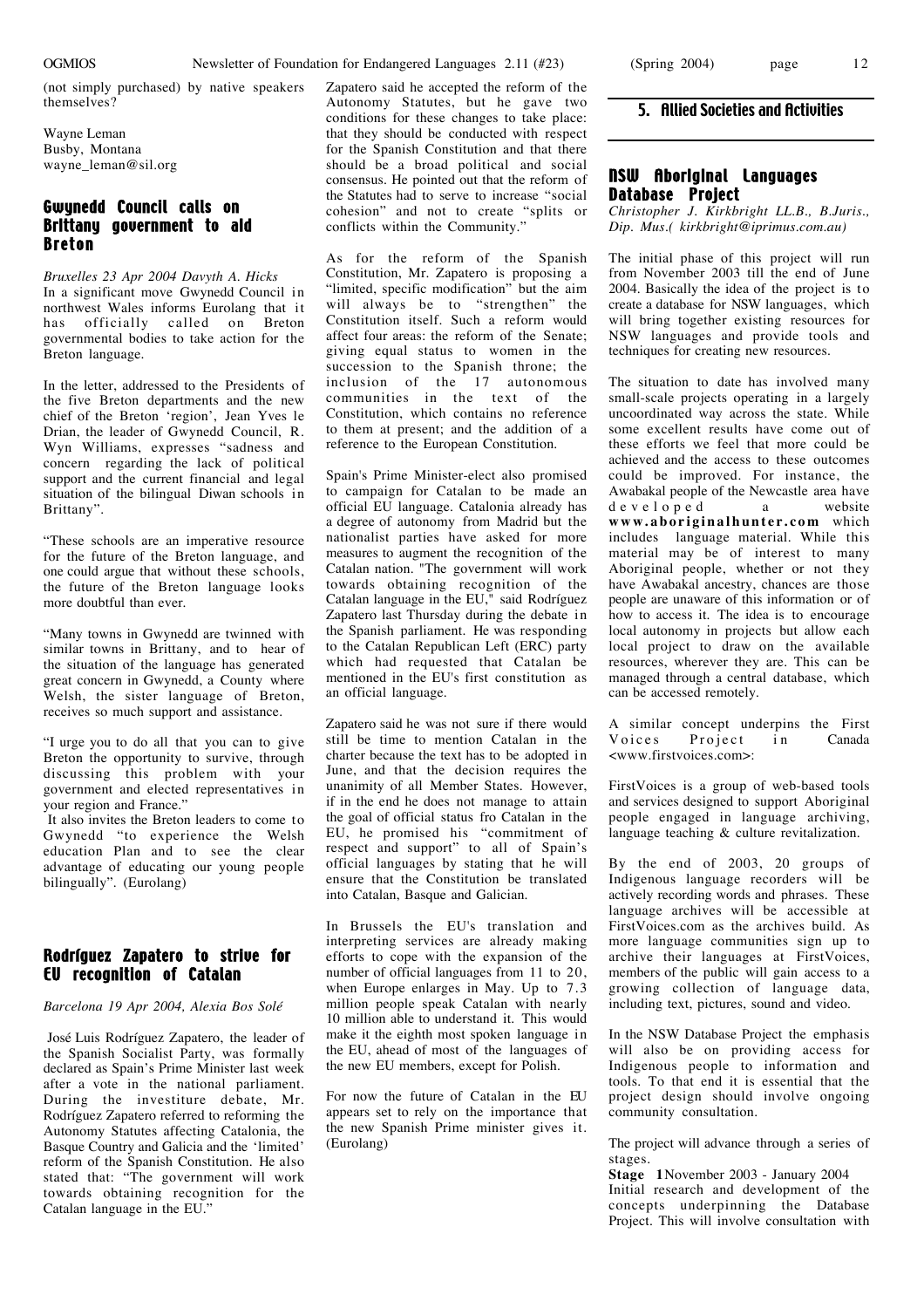the ALRRC Advisory Board in early December.

**Stage 2**January 2004 – May 2004

Initial basic and applied research will be carried out through five language projects across the state. This will allow improvement in the database design, development of tools and further community consultation.

### **Stage 3**May-June 2004

Assessment of outcomes of the five language projects. Consolidation of the website design. Development of a strategic plan for the future of the NSW Languages Database Project.

### **Draft Statement on Community projects**

Conducted throughout NSW to cover the whole state

Investigate community aspirations for NSW languages

Recording and documenting language

Uses of database for language knowledge transmission (eg dictionary making, language teaching tools, archiving [5 projects under consideration]

### Some initial thoughts on the Database **Functions of the Database**

• to preserve language and related cultural materials for the Indigenous peoples of NSW

• to provide a resource base for language revitalization efforts

• to enable access for Indigenous communities to their linguistic and cultural heritage

### **Documentation**

1. 'Basic' language documentation: a list of all documentation on NSW languages; profiles of each NSW language; online materials eg wordlists; audio files; scans of manuscript and typescript material

2. Other supporting documentation: genealogies; life histories; photos etc

3. Language revitalization documentation: accounts/examples of language revitalization in NSW, other parts of Australia and elsewhere in the world

One goal is to produce The Handbook of Language Revitalization for NSW Languages. The earlier work, Paper and talk: a manual for reconstituting materials in Australian indigenous languages from historical sources (edited by Nicholas Thieberger, Canberra: Aboriginal Studies Press, 1995), is an important and still useful guide but is not specific to NSW and also now needs updating, especially because of advances in ICT.

4. 'Processed' language documentation: this part of the database would house materials that had been produced after some kind of processing. This could run from the conversion of a manuscript by R.H. Mathews into typescript through to the production of suitable pedagogical materials. At present much of the pedagogical material is locally produced and ephemeral. This part of the database would allow at least for the preservation of such material and possibly for wider access.

## **Access and Compatibility**

Crucial to the development of the database will be issues of access and compatibility. In terms of compatibility it obviously makes sense for the NSW Aboriginal Languages Database to link effectively with the Indigenous Languages Database under development at AIATSIS (see State of Indigenous Languages in Australia – 2001, especially Appendices 2&3 **http://www.ea.gov.au/soe/techpap ers/index.html).** The NSW Database should not involve duplication of effort but instead be complementary to this and other<br>databases  $\overrightarrow{AB}$  $databases$ . [**http://www.language**archives.org/1 or PARADISEC

**[http://www.paradisec.org.au/].**

In fact, the NSW Database will have much more detail precisely because it is a more specialized database.

Whatever the eventual shape of the database for NSW Languages a number of factors arise in connection with access. One of the most important is that the relevant Aboriginal community should have control over its linguistic and cultural heritage. Another issue is the level of detail that different user groups need or require. One possibility would be to set up a range of options: basic; detailed; advanced. For instance with online dictionaries, some users basically just need the word, perhaps with an audio file, and its meaning; other users may want more detail such as the relationships between this word and its equivalent in neighbouring languages; and finally, other users may want all the detail that is available. Any of these issues will need to be refined and resolved after appropriate community consultation.

### **Community Consultation**

ALRRC as a whole and this Database Project in particular will operate through ongoing community consultation. Overall this is handled through the Indigenous Advisory Board but on a day-to-day basis the expectation is that appropriate community consultation should be sought on a local, regional or statewide basis, as relevant.

### **Future of the Database**

Over the next few years the evolving database would be housed and managed by ALRRC.. If, at some time in the future, ALRRC could not continue then some kind of contingency plan should be set up so these important functions can be maintained. In the event that ALRRC itself evolves into a more permanent entity it seems appropriate for ALRRC to continue this overall management function with the direction of its Indigenous Advisory Board.

## Australia's endangered heritages

*MichaelWalsh<mjw@mail.usyd.edu.au>*

A team of us are engaged in a major project which will bring together ethnomusicologists and linguists to focus on a particular language with special reference to its song language and use of figurative language. The Australian Research Council site gives these details: DP0450131 Prof AJ Marett, Dr MJ Walsh, Dr N Reid, Dr LJ Ford

Title: *Preserving Australia's endangered heritages: Murrinhpatha song at Wadeye*  $2004 - 2008$  :

This project will produce authoritative, thorough and archivally sound musicological and linguistic documentation of one of Australia's most vibrant indigenous song traditions, the public dance songs of Murrinhpatha people at Wadeye, NT. We will work with traditional owners to document three song genres (Dhanba, Wurlthirri, and Malkarrin) in the light of their historical and contemporary interrelationships with other local genres. More broadly, we will assess the song corpus as endangered cultural heritage of national and international significance, and will develop and apply appropriate electronic media interfaces to ensure longterm conservation and accessibility of the research within the community and outside.

## Global Source Book on Biocultural Diversity: Call for Contributions

*Ellen Woodley Ewoodley@uoguelph.ca*

Terralingua would like to collaborate with practitioners of biocultural diversity conservation to gather information for a Global Sourcebook on Biocultural Diversity. This publication, which will be available both in print and electronic format, will provide the biocultural diversity field with its first global source of information.

The loss of languages, cultural practices and indigenous ecological knowledge all reflect the breakdown in the relationship between humans and their environment. Seeking solutions for the sustainability of both human communities and the environment must recognize the link between cultural diversity and biological diversity. Terralingua invites you to work together with us to document information on biocultural diversity conservation on a global scale. We are asking for your input in a survey of biocultural diversity projects, programs, and initiatives. The survey will be the basis of an inventory and classification of such activities around the world. Based on further collaboration and information gathering, some projects will be selected as "model" examples of projects that support biocultural diversity. These examples will specifically highlight local stories in the voices of the people involved. Discussion of "best practices" and "lessons learned" will offer guidance for future efforts at biocultural diversity maintenance and restoration.

The Source Book will benefit practitioners of biocultural diversity conservation by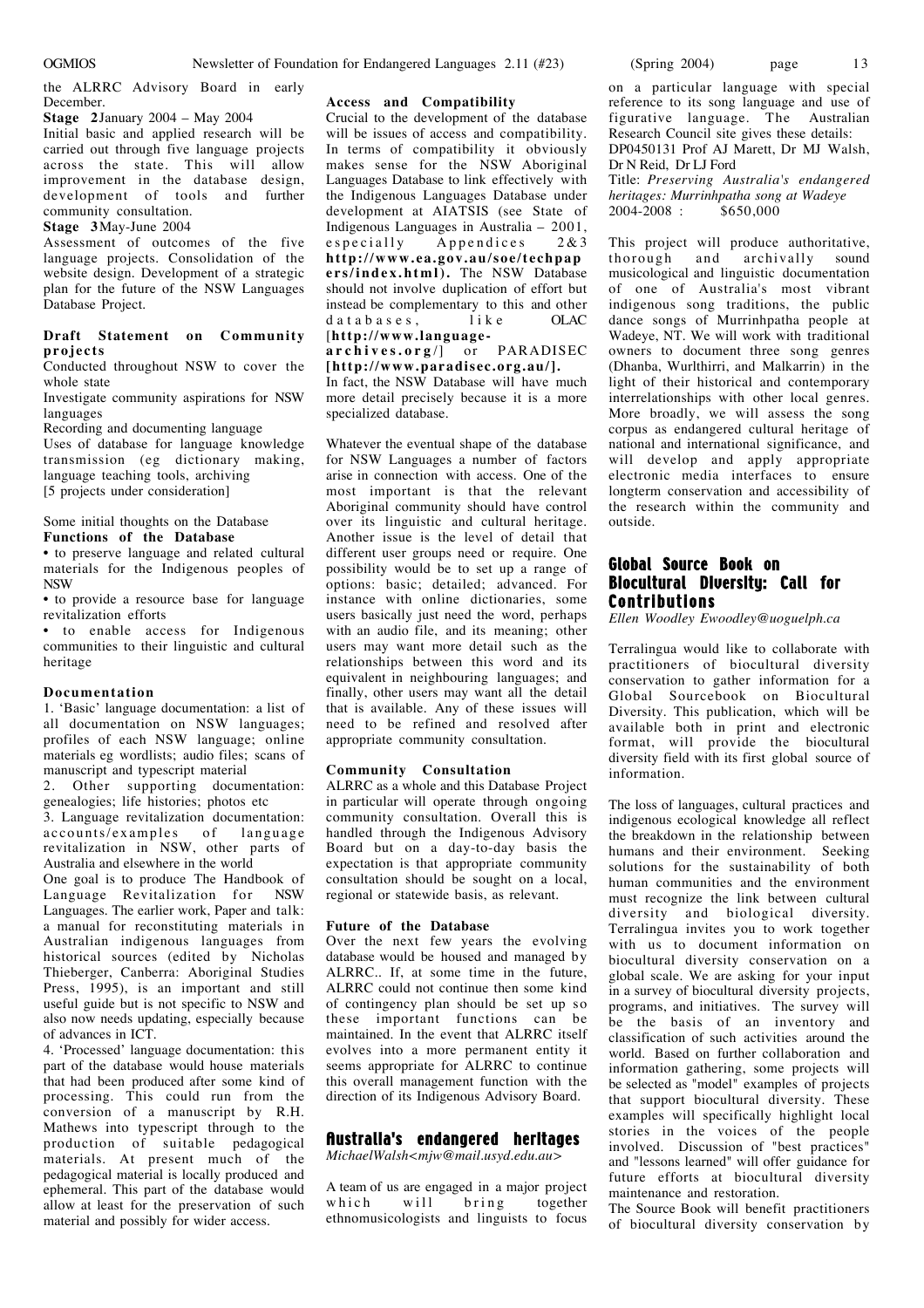increasing the visibility of this newly emerging field and by developing a network of people actively involved in these issues. The survey form and further details are<br>available on the Internet at: Internet at: **www.terralingua.org**

or may be obtained by contacting: Ellen Woodley Ewoodley@uoguelph.ca

## Native Amer. Literatures and Translation

 *Brian Swann (swann@cooper.edu)*

The University of Nebraska Press has invited me to edit a series titled "Native American Literatures and Translation." We intend to publish about two books a year and I am in the process of soliciting proposals. I am particularly interested in the practical and theoretical problems of translations from Native American languages throughout the Americas, as well as in collections of translations themselves. It might be a good idea to look at my *Coming to Light* and *Voices from Four Directions*, as well as *On the Translation of Native American Literatures*, though I am open to other formats and approaches. Perhaps we will be able to utilize technical innovations such as CD-ROM and the Internet.

Proposals should be as detailed as possible and addressed to:

> *Brian Swann Humanities and Social Sciences Cooper Union Cooper Square New York, NY 10003 Phone 212-353-4279 Fax 212-353-4398 swann@cooper.edu.*

Please do not send proposals via e-mail. Feel free to put out the word.

## New Building Opened for Endangered Languages Archive and Research

"Linguists estimate that if we don't do anything, half of the world's languages will disappear in the next 100 years," said Professor Peter Austin of the School of Oriental and Africa Studies at the University of London. "There are currently about 6,500 languages in the world, so that's 3,000 languages completely going." Prof Austin holds the first Marit Rausing Chair in Field Linguistics. On 24 March Princess Anne opened the new £2 million Research Centre building at SOAS which will house the Endangered Languages Academic Programme and the Endangered Languages Archive.

The event and the issue was widely taken up in the British media, with interviews on BBC World Service, Radio 5, BBC Brazil, Radio Solent, Radio Cardiff, Scotland "Newsdrive", and including the agendasetting *Today* programme on Radio 4: high prestige, but requiring attendance at the studio by 6 am!. RTE Radio 1 of Dublin, the Guardian and the Financial Times Science editor, Clive Cookson, all got into the act., and traces can still be found at http://news.bbc.co.uk/1/hi/england/london/2945575 .stm and

http://education.guardian.co.uk/higher/artsandhum anities/0,12240,754400,00.html

## EBLUL recommendations for the Inter-Govt. Conf. on Draft Treaty of the European Constitution

*European Bureau for Lesser-Used Languages, Brussels, 18 April 2004*

On 18 April 2004 the Board of Directors adopted its recommendations for the IGC on the Constitutional Treaty.

EBLUL supports the constitutional process of the EU and emphasises the importance of linguistic diversity among the 40 million EU citizens. The EU includes more than 60 language communities, with regular use of regional and minority languages. Respecting, promoting and protecting them will maintain and extend Europe's cultural heritage and tradition. Therefore EBLUL proposes 3 recommendations.

The first is to support the Presidency proposal of the Naples Ministerial Conclave of 25 November 2003 on Article I-2. This Article refers to the EU's **belief in rights for members of minority groups**, which by the Copenhagen Council of 1993 are viewed as a necessary condition on new member states.

The second recommendation is to add to the anti-discrimination Articles III-3 and III-8 the possibility of **discrimination based on language**. In contrast with the Charter of Fundamental Rights -which now is included in the Draft Treaty- and the European Convention of Human Rights, the European Treaties so far have never included discrimination based on language. The amendment is of importance, since Article III-3 and III-8 create a competence for the Union to act in these areas, whilst the relevant article in the Fundamental Rights Charter solely establishes the principle of non-discrimination.

The last recommendation is to extend the **qualified majority voting system (QMV) to Culture and Education matters** as suggested by the Convention under Articles III-182 and III-183. So far the qualified majority vote has only been applicable in the field of education.

## 6. Reports on Field Research

## Luri: final traces of a South Bauchi Language of Central Nigeria

*Roger Blench*

*summarising work by Bernard Caron*

The following notes are based on a paper in press by Bernard Caron combined with some information I have collected. The Luri language was first recorded in the Bauchi State survey of Campbell & Hoskison (1972). A hundred-word wordlist is held in the archives of the Nigeria Bible Translation Trust, Jos. This is probably the source of the population figure of 30 speakers given in the Ethnologue and the Index of Nigerian languages (Crozier & Blench 1992). Campbell & Hoskison were unable to classify the language except to note that it was Chadic, which is strange, since it appears to be a standard South Bauchi language. The next record of Luri is in CAPRO (1995: 260-262) which was based on research by Patience Ahmed conducted in 1992. She records the name of the language as Luri or Zagsi (presumably a version of Zakshi) and says that Luri was still spoken when she visited. At that time, Luri was still spoken in Luri and Kayarda villages. Bernard Caron (in press) visited in December 2001 and October 2002. The village of Luri (lúr) is some 15 km. southeast of Bauchi town, close to Langas (9°83 E, 10°17 N). According to Caron, following the creation of a Grazing Reserve, the Luri people were compelled to move away and a new Luri was founded some 10 km. away. The speakers of Luri have switched to either Hausa or Langas (=*Nyamzak*). However, the old chief, Musa, refused to relocate and lives there with his wife. These are probably the last two speakers of the language and both are over eighty so eliciting information is a slow process. Luri is quite similar to *Nyamzak* and probably should be treated as a dialect of it.

### **References**

Campbell, N. and J. Hoskison 1972. *Bauchi area survey report*. Institute of Linguistics, ms. Mimeo (research conducted 1969/70)

CAPRO Research Office 1995. *Unmask the giant.* Jos: CAPRO Media. [Bauchi]

Caron, Bernard (in press) Luri. Quelques notes sur une langue tchadique du Nigeria. in Boyeldieu, P., *Hommages à France Cloarec-Heiss*. Louvain-Paris: Peeters, 2003.

Crozier, D. & R.M. Blench 1992. *An Index of Nigerian Languages*. Edition 2. Dallas: Summer Institute of Linguistics.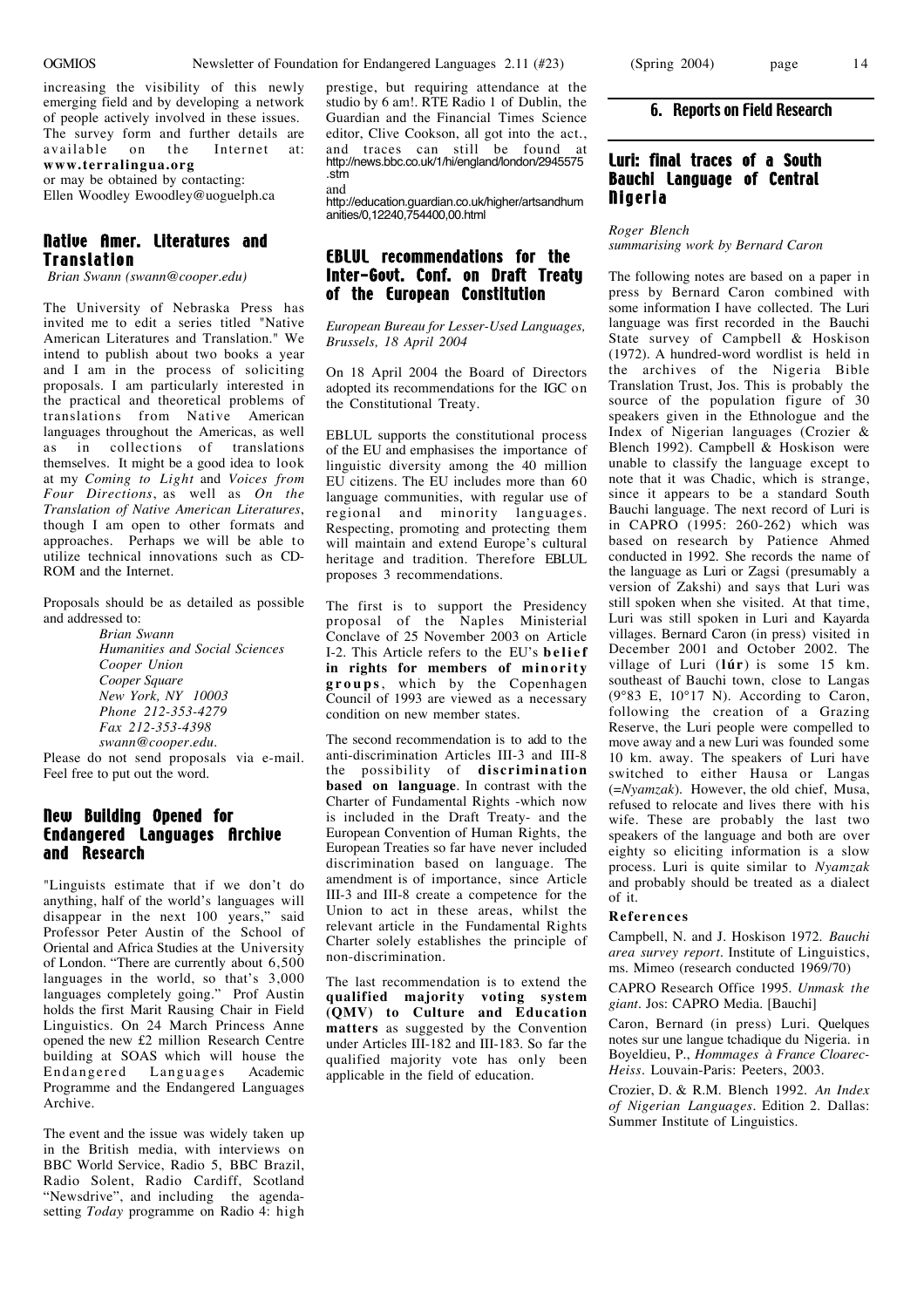

On the edge of Izere land, squeezed between the Izere (Plateau) and the Tunzu (Eastern Kainji) are an isolated group of people locally known as the Kaiwari. This name seems to be a version of Kaiyorawa, recorded in various sources. These are referred to in Temple (1922:171) as a 'sept of the Hill Jarawa'. This is repeated in all subsequent sources. Their correct name seems to be Dyarum. Locally, Dyarum is considered to be a language that has 'nearly gone'. Their settlements are about 7 km. south of Toro town in Toro LGA with a map reference of N10° 02, E 9° 04. In Crozier  $\&$ Blench (1992: 43), Kaiyorawa is said to be a cover term for the Geji cluster also in Toro LGA, consisting of Bolu, Geji and Zaranda. However, these are separate peoples, and the Dyarum say that their language is closest to Danshe, which would be logical, as the Danshe are another Chadic group on the edge of Izere territory not so very far away. If so, they would be an undocumented member of the Zeem cluster, which consists of Zeem, Danshe and Lushi. The main and indeed only source on these languages is Shimizu (1978) where the Zeem grouping first appears.

The name Kaiwari is given by outsiders. For themselves they are: as one person **M**\**n Dyarum**, as the people **Dyarum**, and their language is **Ndyarum T**\.

A visit was made on 28/12/03 to try and establish the status of Dyarum. The Sarki (=Chief) Dauda Aliyu of Fadagoshi kindly assisted our team to find other speakers, who included Galadima Abdullahi and Muhamman Gidado. A list of some 150 words of Ndyarum Ta was compiled in a group elicitation session.

The Dyarum inhabit one large settlement divided into four sections and are highly Islamized, although one section of traditionalists persists. The four sections are:

|  | Name    | Meaning           |
|--|---------|-------------------|
|  | Mingami | Upper settlements |

Hausa-ization is proceeding apace and some households now do not speak the language at all. I estimated that there are probably 2000 ethnic Dyarum and of those only a

limited number speak the language well. The chief himself does not have a fluent command of Ndyarum T<sub>2</sub> and none of the young people present at the meeting could speak it. Nonetheless, the older informants have remained fluent and perhaps the language is still commonly spoken in isolated hamlets. But there is no doubt that it is very endangered.

### **The Ndyarum T**\ **language**

Although a Chadic language, **Ndyarum T**\ has clearly come under

the strong influence of neighbouring Benue-Congo languages. It has two pluralization strategies from Chadic, suffixes -s $a$  and  $-\eta$ . Some examples are given below:

| Gloss | sg.   | рI.     |
|-------|-------|---------|
| eye   | i r   | irən    |
| arm   | taw   | tawsa   |
| knee  | vərən | voronsa |
| back  | karə  | kwarən  |

These resemble Gùùs (=Sigidi) described by Caron (n.d.). But some plurals are formed by labialising the first consonant of the stem, which is typical of Plateau languages, though not, curiously of Izere, its nearest neighbour. Examples:

| Gloss |      | рI.    |
|-------|------|--------|
| ear   | kəm  | kwəmsə |
| head  | gam  | gwamsə |
| cheek | ngəm | ngwəmə |



Shimizu (1978) does not give plurals, so it is unclear how widespread these strategies are. However, a comparison with the 100 words of Chaari (i.e. Danshe, the language Dyarum people say is closest to their own) shows considerable divergence for many common items. Some of this may be due to the influence of nearby Tunzu, to judge by my own sketchy data on that language. Certainly, the Dyarum and the Tunzu have considerable numbers of common cultural elements. Dyarum seems to be of particular interest and a high priority for more detailed investigation.

### **References**

Caron, B. n.d. *Gùùs, aka Sigidi (Chadic, West-B, South Bauchi): grammatical notes and vocabulary*. ms. circulated at the Biennial International Colloquium on the Chadic Language Family, July 5 - 8, 2001, Leipzig.

Gunn, H.D. 1953. *Peoples of the Plateau Area of Northern Nigeria.* IAI, London.

Shimizu, K. 1978. *The Southern Bauchi group of Chadic languages*. Africana Marburgensia, Sonderheft 2.

### **Photo 1. Five of the remaining speakers of Dyarum**



Temple, Olive 1922. *Notes on the Tribes, Provinces, Emirates and States of the Northern Provinces of Nigeria.* Argus Printing and Publishing Co. Capetown.

## Notes on the Panawa (Bujiyel) people and language

*Roger Blench, Mallam Dendo Ltd. John Garah Nengel, Jos University*

The Panawa (Bujiyel) language forms part of the 'Jere cluster' and is in turn part of the Northern Jos group of the East Kainji languages spoken north of the town of Jos in Central Nigeria. There is no reference to this language other than as a dialect of Sanga (=Gusu), which is inaccurate. There are passing references in the ethnographic literature, such as Temple (1922:84) who refers to them as the 'Bugel' and Gunn (1953:12) as the 'Bujiyel'. All subsequent references repeat the same information. This note makes further information available on the status of the language. The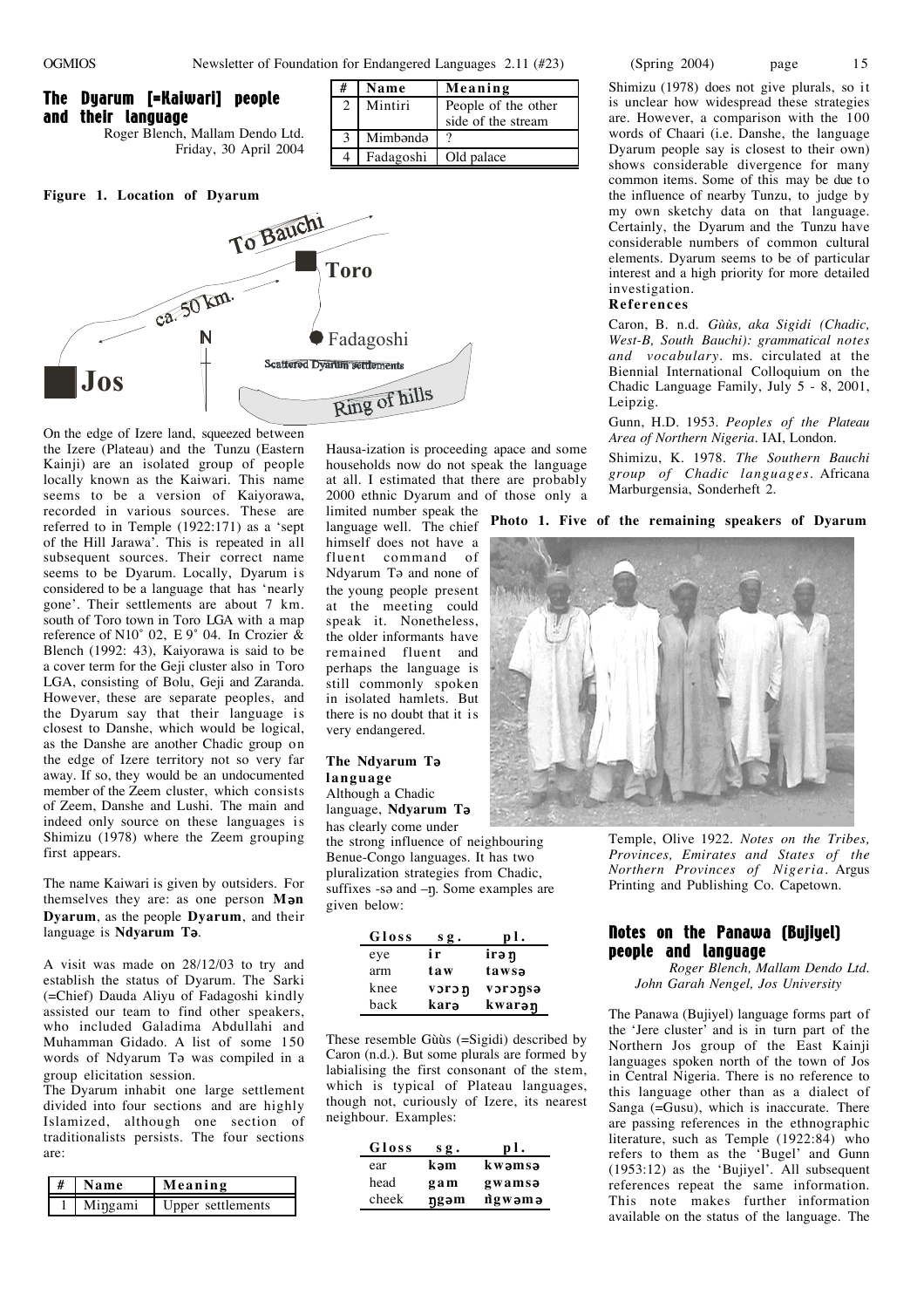survey was conducted on 19<sup>th</sup> December 2003 and we were guided by Mr. Yakubu Amadu, a former student of John Nengel. Mr. Amadu also kindly assisted us to complete a wordlist of his language. The son of the former chief of Akus ru kindly answered our questions, as well as allowing a variety of traditional objects to be photographed.

The Panawa live south of the Jos-Bauchi road which runs east of Jos, in the Toro local government area, Bauchi State. Their

### **Figure 2. Location of Panawa**



5km. south of the town of Tilden Fulani, which is about 20 km. east of Jos. Figure 1 is a sketch map of the location of the Panawa.

The correct name for one Panawa person is unuPanawa and for the people anaPanawa. The name of the language is iPanawa. iPanawa has no recognised dialects. The origin of the name Bujiyel is unknown, but presumably has some link with the nearby Buji people. They live in five villages:

| # | Original | Modern  | Etymology     |  |
|---|----------|---------|---------------|--|
|   | name     | name    |               |  |
| 1 | Akuseru  | Fadan   | seat of chief |  |
|   |          | Bujiyel | priest        |  |
| 2 | Zabana   |         | name of       |  |
|   |          |         | founder       |  |
| 3 | Adizana  |         | down on the   |  |
|   |          |         | plain         |  |
|   | Akayzoro |         |               |  |
| 5 | Kankay   |         | in charge of  |  |
|   |          |         | ritual        |  |

The Panawa originally lived on a large hill, Owo Panawa, just behind their present settlements. The villages on the plain today were the same five villages situated on the hill, and they moved, wholesale, to the plain in 1948. These villages are also exogamous clans. Clans 1, 4 and 5 could not marry among themselves but had to marry clans 2 and 3.

The closest language to iPanawa is  $\epsilon$ Boze (Buji); indeed, lexically it is very close and would conventionally be described as a dialect. However, the tone system is markedly different, making it a different language in an important sense. A little English is spoken but Hausa is widespread. Because of marriage between the Panawa and neighbouring tribes, Izere, Iguta and

Fulfulde are commonly spoken second languages.

The population of the district is about 20,000 but the great majority of these are settlers along the road. There are probably no more than 3-4000 Panawa. The dispersed nature of their settlements makes such estimations very difficult. The main threat to iPanawa, as elsewhere in this region, is Hausa, which is spoken in schools and between young people. However, children were observed to be speaking their mother

tongue, so the threat to the language is present, but not yet extreme.

### **References**

Gunn, H.D. 1953. Peoples of the Plateau Area of Northern Nigeria. IAI, London.

Temple, Olive 1922. Notes on the Tribes, Provinces, Emirates and States of the Northern Provinces of Nigeria. Argus Printing and

Publishing Co. Capetown.

## Notes on the Tunzu (Duguza) people and language

*Roger Blench, Mallam Dendo Ltd. John Garah Nengel, Jos University 30 April 2004*

The Tunzu (Duguza) language is an East Kainji language spoken northeast of Jos town in Central Nigeria. Tunzu is classified together with Janji, Guta and the Jere cluster within East Kainji (Crozier & Blench 1992). Although it is clearly divergent, the wordlist taken suggests that Tunzu is correctly placed in this group. The earliest reference to this language is Temple (1922:96), followed by Gunn (1953:31), Shimizu (1975:12) and Nengel (1999). There appears to be no published data on the language at all. A survey was conducted on 30<sup>th</sup> December 2003 and this note makes further information available on the status of the language.

The following are the correct names for people and language in the Tunzu language;

| one person   | Tunzú  |
|--------------|--------|
| people       | àTunzû |
| the language | ìTunzû |

The origin of the name Duguza is uncertain, but it is just possible that it is a distorted version of the autonym, Tunzu. It may be that the name was originally \*Tugunza. If so, these processes could have occurred when Hausa speakers heard the name:

### $t > d$  (a common phonologization) loss of nasalization

And then in modern iTunzu an intervocalic –g- could have been lost and the final –a become –u through vowel regularization.

Tunzu could be transformed into Duguza. The Hausa realisation, Duguza, might thus preserve features lost in the modern form. Nonetheless, it should be dropped as a reference name.

### **Figure 3: Location of Tunzu**



Temple (1922: 96) gave the population as 275, the Local Authority Census of 1971 as 500 and the Ethnologue quotes an unsourced SIL estimate of 1973 as 2000. The people's own estimate of the number of speakers is 2500, which seems reasonable. There are probably another 2000 ethnic Tunzu who don't speak the language. Figure 1 is a sketch map of the location of the Tunzu;

The Tunzu live in 5 villages in Jos East Local Government, Plateau State, with two settlements, Kurfi and Magama, in Toro LGA, Bauchi State. However, these latter two are highly Islamised and the language is largely lost to Hausa. Their main settlement, Gada, is marked on maps and other villages are very close. The villages are

| #              | Original<br>name | Modern<br>name | Loc.        | Map<br>Ref                     |
|----------------|------------------|----------------|-------------|--------------------------------|
|                | Ajirizə          | Derezok        | Jos<br>East | $N10^{\circ}$<br>01, E<br>9°07 |
| $\overline{c}$ | Dacuwa           | Paa            | Jos<br>East |                                |
| 3              | Nomon            | Nomon          | Jos<br>East |                                |
| $\overline{4}$ | Mincari          | Shibiri        | Jos<br>East |                                |
| 5              | Kurfi            | Korofai        | Toro        |                                |
| 6              | Magama           | Magama         | Toro        |                                |
| 7              | Gada             | Gada           | Jos<br>East | $N10^\circ$<br>02, E<br>9°06   |

The existing references to the location of the Tunzu are confused and it appears the reason is that in the nineteenth century, Hausa raiders scattered the community and fractions of it fled to a number of quite remote areas. These migrants eventually assimilated with the peoples among whom they lived, although some have retained a partial knowledge of the language and culture of origin. At least five migrant groups are known, among the Boze, Guta, Ribina, Jere and Dass peoples. Those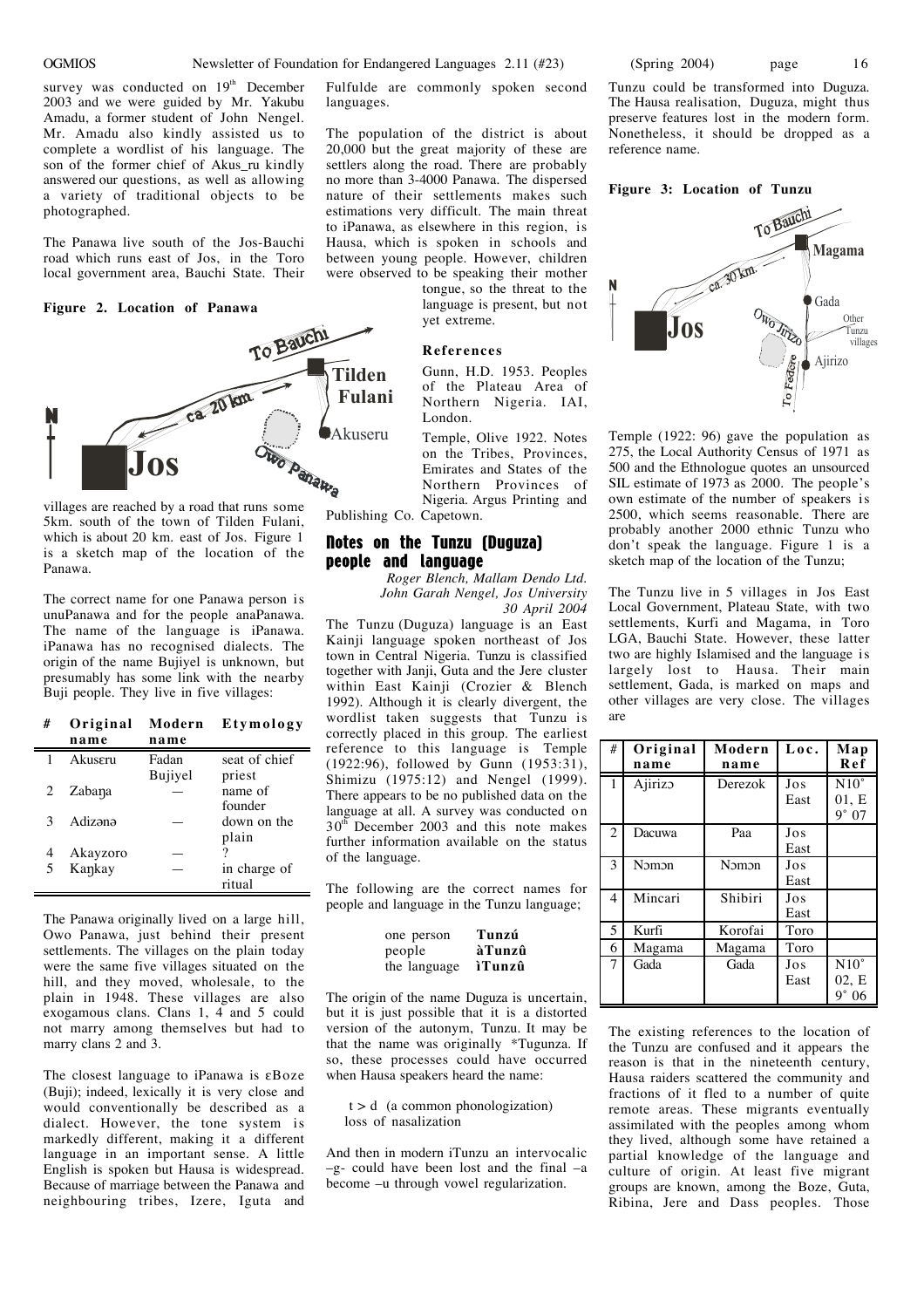among the Ribina, Jere and Boze<sup>1</sup> have lost their language. Those who live among the Guta are 'still trying' and are said to speak a mixed language, with elements of iTunzu and iGuta. Those among the Dass (a Chadic language, unrelated to Tunzu) have preserved their cultural identity and have recently made efforts to send their children to live among the Tunzu so that they will learn the language.

Hausa is widespread and has largely driven out Tunzu in Kurfi and Magama. Apart from Hausa, Izere and iBunu are the commonly spoken second languages. Nonetheless, compared with some of the neighbouring languages, the Tunzu people are making an effort to ensure that the language is maintained. For example, they encourage Tunzu who migrate to the towns to send their children back to the village so that they will have at least a rudimentary command of the language. Children in the rural community all seem to be fairly fluent, despite the bias towards Hausa in the schools system. Nonetheless, there is no room for complacency as Hausa has made considerable inroads in the languages of their neighbours.

### **References**

Crozier, D. & R.M. Blench 1992. *An Index of Nigerian Languages*. Edition 2. Dallas: Summer Institute of Linguistics.

Gunn, H.D. 1953. *Peoples of the Plateau Area of Northern Nigeria.* IAI, London.

Nengel, J.G. 1999. *Precolonial African intergroup relations in the Kauru and Pengana polities of Central Nigerian Highlands, 1800-1900.* Frankfurt am Main: Peter Lang.

Shimizu, Kiyoshi 1975. *The language groups in and around Benue-Plateau State*. mimeo. Centre for the Study of Nigerian Languages, Kano.

Temple, Olive 1922. *Notes on the Tribes, Provinces, Emirates and States of the Northern Provinces of Nigeria.* Argus Printing and Publishing Co. Capetown.

## 7. Overheard on the Web

## Yale World Fellows Program

Doug Whalen <whalen@HASKINS.YALE.EDU> President, Endangered Language Fund

There is an interesting program at Yale that brings "early mid career" leaders from around the world to Yale for four months as "World Fellows." The goal is to broaden the international community by providing contacts among people involved in decision-making at a high level. "It offers a group of emerging leaders from diverse

countries and cultures the opportunity to broaden their knowledge, gain new perspectives, sharpen their skills, and build the networks of relationships needed to meet the demands of issues on the local, national, and global scales."

Previous fellows have mostly come from the worlds of government, policy and industry. It would be great if we could include language activists in the mix. If any of you know of a good possibility, I would be happy to help with the application process. The first requirement is that the applicant not be a  $\overrightarrow{US}$  citizen; then, they must be established in their career but early in it, so it is usually people in their 30's or early 40's.

Please see their web site for some more details: http://www.yale.edu/worldfellows/html /program.html

The current fellows are shown here: http://www.yale.edu/worldfellows/fellows /bios.html

## Digital race to save languages: Comments from OLAC

Researchers are fighting against time to save decades of data on the world's endangered languages from ending up on the digital scrap heap.

Computer scientist and linguist, Professor Steven Bird of Melbourne University -- who was one of the founders of of OLAC, the Open Language Archive Community -- says most computer files, documents and original digital recordings created more than 10 years ago are now virtually irretrievable. Linguists are worried because they have been enthusiastic digital pioneers. Attracted by ever smaller, lighter equipment and vastly improved storage capacity, field researchers have graduated from handwritten notes and wire recordings to laptops, mini-discs, DAT tape and MP3.

"The problem is we are unable to ensure that digital storage lasts for more than 5 to 10 years because of problems with new media formats. Magnetic storage simply degrades over time," said Professor Bird.

The Open Language Archive Community (OLAC) is an attempt to create an international network of internet-based digital archives, using tailor-made software designed to be future-proof. "We're devising ways of storing linguistic information using Extensible Markup Language, (XML) which is basically a language for representing data on the web," said Prof. Bird. "XML is an open format that we can be sure will be accessible indefinitely into the future. The real challenge for us as archivists is to constantly upgrade the video, audio and image files that we have so that they can be integrated with these new XML documents," he added.

There are problems, however, with using the internet as a storage medium. Many indigenous communities fear it could lead to unrestricted access to culturally sensitive material, such as sacred stories, which could be abused or exploited, perhaps for commercial gain. Professor Bird says linguists recognise it is not a good idea to put sensitive material onto the internet without any safeguards.

"We are [looking at] the technologies used in internet banking for secure transfer and control - right at the point this material is first captured." In theory, a field researcher would enter information about future restrictions as the material is recorded or written down and those safeguards would accompany the recording right through the data chain.

http://news.bbc.co.uk/go/pr/fr/- /2/hi/technology/2857041.stm

*Steven Bird and Gary Simons, OLAC Coordinators, note:*

A summary of the developments in the Open Language Archives Community (OLAC) since our last general news posting in September is available at http://www.language-archives.org/

## 8. Places to Go,

### on the Web and in the World

### Lesser Known Languages of India

The Central Institute of Indian Languages, Mysore, India, launched a website on lesser known languages of India, on Dec. 9, 2003, during the inaugural function of the International Conference on Himalayan Languages. The address is http://www.ciil-spokencorpus.net

## Canadian Aboriginal News Service

The Canadian Aboriginal News is a subscribers list. Original news stories will be posted here from across Canada and the world by the Aboriginal News Service. Subscriptions are: \$10 CDN/month. For more information visit

http://www.canadianaboriginal.ca

## Language Status in Afghanistan

### *Harold F. Schiffman notes:*

I have posted a link to the English version of the new (final) Afghanistan Constitution on our Afghanistan languages website; the English pdf version is available here:

 $\frac{1}{1}$  It appears to be this group that Gunn (1953:31) refers to, not the Tunzu proper.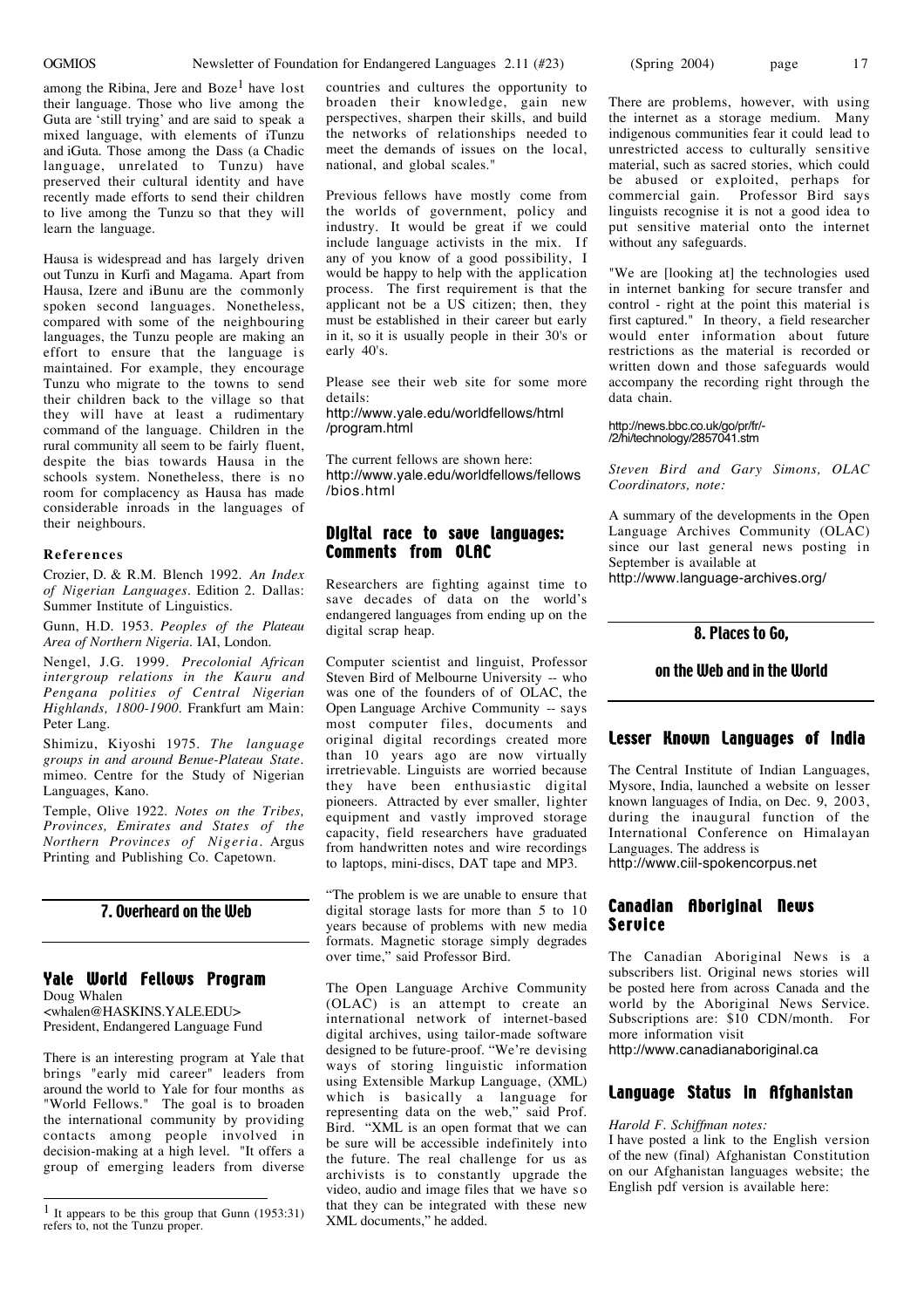http://www.constitutionafg.com/resrouces/Draft.Constitution.pdf (yes, there is a typo in this URL...)

Article 16 mentions language rights:

*Article 16:*

From among the languages of Pashto, Dari, Uzbeki, Turkmani, Baluchi, Pashaei, Nuristani and other languages spoken in the country, Pashto and Dari are the official languages of the state.

The state shall adopt and implement effective plans for strengthening and developing all languages of Afghanistan. Publications and radio and television broadcasting are free in all languages spoken in the country.

(This is the same text as in previous drafts;)

There is also a web-site derived from a recent meeting on languages of Afghanistan and the surrounding region:

http://ccat.sas.upenn.edu/salrc/afghani stan.html

### Berkeley Survey Catalogue Online *Leanne Hinton reports:*

I am pleased to announce that the catalog of the Survey of California and Indian Other Languages, which was off-line for months due to a computer hack-in, is now on-line again. The catalog can be accessed at: http://linguistics.berkeley.edu /Survey/archives.html

You can search by language, family, stock, collector or consultant. If you have any questions or would like to make an appointment to visit the Survey, please contact m e (hinton@socrates.berkeley.edu) or the Survey assistant, Rainbow Willard (rainboww@socrates.berkeley.edu).

## Lexicography Discussion Group

*Wayne Leman invites you to join the Lexicography e-mail discussion group that he is organizing:*

Anyone active in lexicography fieldwork (including dictionary making) or teaching (or with a serious interest in lexicography) is welcome to join and contribute to the discussions.

The list will entertain discussion on any lexicographical topics of interest to the list members, including announcements of research or publications, discussion of lexicography computer software, discovery procedures, lexical relations, universal semantic domains, aboriginal group intellectual property rights, dictionarymaking, etc. It will be open to anyone studying the lexicon of any language, but I suspect some of the most active members will be from SSILA.

The list website is: http://groups.yahoo.com/group/lexicographylist/

from which anyone may join. Or one may join by sending a message to:

lexicographylist-subscribe@yahoogroups.com

## Educational Linguistics Listserve

Edling-L is an international forum for students, faculty, and practitioners to discuss research, current issues, and trends in educational linguistics. Edling-L serves as a venue for open discussion among all scholars studying language issues in both formal and informal education.

Edling-L members are encouraged to engage in lively conversation on research ideas and concerns in addition to sharing information about upcoming conferences and research meetings, calls for papers, publication releases, research resources, bibliographic information, stories of language in education from popular media, and other matters of interest.

To be added to the list, send an e-mail to pennelf@dolphin.upenn.edu For more information visit http://dolphin.upenn.edu/~pennelf/ELF /listserv.html

## Creek Language Archive

*From Jack Martin:*

Readers may be interested in visiting the Creek Language Archive. This site is designed to make many of the published sources on Creek available to a wider audience as pdf files and html pages. It also provides basic information on Creek, including a short talking dictionary and sections from a textbook in progress. http://www.wm.edu/linguistics/creek

## **New address for Cheyenne** Language Page

http://www.geocities.com/cheyenne\_language

## Valencian is now Valencian.org

The International site for the Valencian language (Valencianlanguage.com) has been changed to http://www.valencian.org

Please also use this new e-mail: info@valencian.org

## Kirrkirr 4.0

*Christopher Manning reports:*

I've made available on the web a new version of Kirrkirr, Kirrkirr 4.0: http://nlp.stanford.edu/kirrkirr/

Kirrkirr is a dictionary presentation program, aimed at novice users of indigenous language dictionaries. It operates over XML dictionaries, but is flexible as to how exactly the dictionary is structured. The emphasis is on innovative methods for dictionary information presentation and visualization. There were presentations on it at both the 2000 and 2001 meetings:

http://www.ldc.upenn.edu/exploration/LSA http://www.ldc.upenn.edu/annotation/database

As well as all the usual sorts of improvements and fixes, there is now perhaps enough documentation on getting dictionaries to work inside Kirrkirr that someone other than the program's author might be able to succeed in doing it: http://nlp.stanford.edu/kirrkirr/dictionaries/

## Linguist's Search Engine

*From: Philip Resnik:*

For the past while, we've been working on a project we call the Linguist's Search Engine (LSE), an easy-to-use web tool that permits linguists to do searches they could not easily do on Google or Altavista--for example, searches involving syntactic structure, constructions, and the like. I'm happy to say the LSE is now up, running, and available. If we've done it right, what you'll find at http://lse.umiacs.umd.edu/ should be pretty self-explanatory. For those who prefer explanations of the nonself variety, a Getting Started Guide can be found at

http://lse.umiacs.umd.edu/lse\_guide.html

Finally, there are discussion forums set up at http://lse.umiacs.umd.edu/forum/ that will, we hope, give rise to a genuine LSE user community on the Web.

Since this is the first time we're opening the LSE up to all users, there may still be some technical glitches. If you encounter any problems, please bear with us, and e-mail us at lse@umiacs.umd.edu to let us know. Please also let us know, via the discussion forums, what interesting experiences you have, positive or negative, and what features you'd like to see added to make the LSE more useful.

## Info about Etribe.ca

Etribe Network is proud to introduce the First Native American Portal operated by First Nation's people. After years of planning and months of development Etribe Network has now become a reality for all people to enjoy. We are pleased to bring you The Etribe Portal Version One which will provide you with everything and anything Native.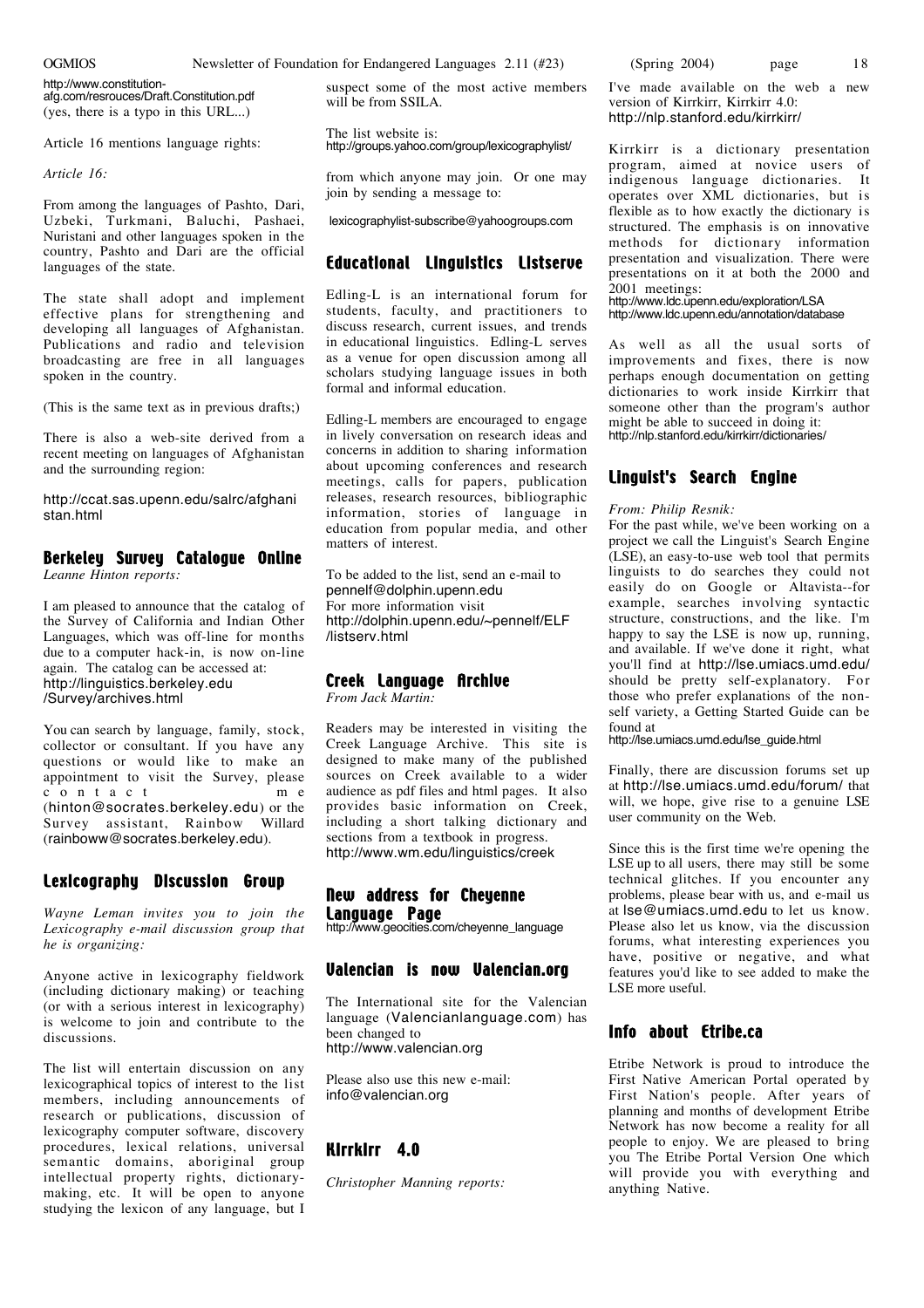In launching The Etribe Portal, we are asking that you show your support and sign up to the community. Etribe hopes to be your Yahoo, MSN or AOL but Native American operated and powered by the people. The Etribe Portal contains all major components that most major sites offer. We have our own Email System (Apowwow), Employment/Job (NDNJobs), Personals (RezFox), News (Etribe News), Calendars, Models, Photo Sharing (RezPics), Search Engine (World Wide Waboos) and much, much more. Make the Etribe Portal your homepage.

Etribe will be undergoing testing in which we will rely on our people to help us make everyone's experience an enjoyable one. We are open for suggestions, comments and recommendations to ensuring that it is complete and functional.

We are looking for Native News contributors, Models for our sites, discussion topics and feedback, pictures, Powwow Listings, Conference Listings, and anything else you'd like to share with people across Turtle Island. We will be improving every day and we hope to provide you with tools needed to bring our people together through technology. We will be providing opportunities for Artists to post their artwork and poets to post their literature.

For all interested advertisers we will be offering sections throughout the site for the marketing of products, services, organizations or events. Banner advertisements, link locations, and specifically targeted areas will be open for clients to advertise. For example, if you're a car dealership and want to advertise your Automobile business, we will have custom areas to advertise in the Auto Section of The Etribe Portal. Just our way to promote our First Nation businesses, organizations and events.

In closing, please visit http://www.etribe.ca to sign up to the First Native American online community. Remember this Portal is yours and we are asking all to contribute. It's our way to bring Native People closer together.

## Research on Lang. Policy & Lang. Planning

http://www.arts.ed.ac.uk/celtic/poileasadh Wilson McLeod <w.mcleod@ed.ac.uk>

The Department of Celtic and Scottish Studies is endeavouring to establish a Centre for Language Policy and Language Planning. A series of seminars, conferences and research reports will tackle a range of subjects relating to language policy and language planning both within Scotland and internationally. For example:

### **Texts from seminars**

- o Philip Gawne, 'Securing the Future of Manx Gaelic' (25.2.04)
- James Oliver, *'Stands<sup>'</sup> Gaelic Where it Did?*' (3.12.03)
- o Kenneth MacKinnon, '*Bòrd Gàidhlig na h-Alba: New Thinking for a Fresh Start?*' (5.3.03)
- o Alan Davies, '*The Native Speaker in Applied Linguistics*' (19.2.03)
- o Niamh Nic Shuibhne, '*Legislating Language: Current Developments in Ireland*' (5.2.03)
- Davyth Hicks, '*Scottish Place-names*: *Planning the Linguistic Landscape*'  $(24.4.02)$
- o Dónall Ó Riagáin, '*Gàidhlig and the other lesser used languages: what future in the new Europe?*' (6.3.02)
- o Konstanze Glaser, '*Essentialism and Relativism in Gaelic and Sorbian Language Revival Discourses*' (30.1.02)
- o Wilson McLeod, '*An Eaconamaidh Ghàidhlig: Duilgheadasan Teòridheach agus Pragtaigeach*'  $(5.12.01)$

### **Bibliographies on language policy**

- *Gaelic in Scotland: Sociolinguistics and Language Policy Bibliography 1980-2004*
- *Minority Ethnic Languages in Scotland: Sociolinguistics and Language Policy Bibliography 1980- 2004*
- *'A Selected Classified Bibliography of the Scots Language' (Caroline Macafee, University of Aberdeen)*

### **Research reports**

- *Faclair Na Pàrlamaid: A Critical Evaluation (Wilson McLeod, October 2001)*
- *The State of the 'Gaelic Economy': A Research Report (Wilson McLeod, October 2001)*
- Revitalising Gaelic? Critical Analysis of Report of Taskforce on Public Funding of Gaelic (Alasdair MacCaluim, Wilson McLeod, Oct 2001)

### 10. Forthcoming Meetings

## 10<sup>th</sup> Linguapax Congress: Lang. Diversity, Sustainability and Peace, Barcelona, 20-3 May 2004

The need to preserve the languages of the world and counter the processes of language shift that are taking place worldwide has become a major concern shared by researchers, scholars and leaders of many language communities.

The congress will be in the framework of the Universal Forum of Cultures - Barcelona 2004. Working sessions will be of two types. On the one hand, the keynote communications, that will give a general overview on the three main axes of the congress (language diversity, sustainability and peace) and the possible interrelations among them, taking into account the new cultural, social, political and economic factors stemming from an increasing globalization process. On the other hand, the five parallel workshops that will be held in the afternoon sessions will have a more specific approach to linguistic diversity and its relation to language policy and planning. Working languages will be **Catalan, English, French** and **Spanish.**

Linguapax was born as a UNESCO initiative to bring a linguistic solution to specific issues in the area of peace research, defence of human rights and promotion of education for democracy by using innovative methods for language teaching. This philosophy is now embodied in the Linguapax Institute, an international NGO based in Barcelona, aimed at promoting peace through the respect of linguistic diversity and the promotion of plurilingual education. The Universal Forum of Cultures – Barcelona 2004 that will take place from May 9 to September 26 2004 is an international event intended to offer a new and creative space for reflection and ex-perimentation in relation to the main social and cultural conflicts that humanity is faced with at the outset of the twenty-first century. The convergence of proposals and objectives of these two initiatives have motivated the joint organization of this international congress.

### **Invited Speakers:**

- o David Crystal, Univ. Wales, Bangor
- o Bernard Comrie, Max Planck Institute for Evolutionary Anthropology
- o Nancy Hornberger, Univ. Pennsylvania.
- o Suzanne Romaine, Univ. Oxford
- o Albert Bastardas, Univ. Barcelona
- o Fernand de Varennes, Murdoch University, Australia
- o Miquel Siguan, Univ. Barcelona.
- o Jean-Jacques Van Vlasselaer (Carleton University, Canada)
- o Anne Marie Beukes (RAU University, South Africa)
- o David A. Klaus (Independent consultant)
- o Joan Argenter (Inst. Catalan Studies, UNESCO Chair Langs & Education)
- o Anvita Abbi (Jawaharlal Nehru University, India)
- o Esteban Emilio Mosonyi (National Univ. Venezuela)
- o Jorge Pocaterra (Ministry of Education, Culture and Sports, Venezuela)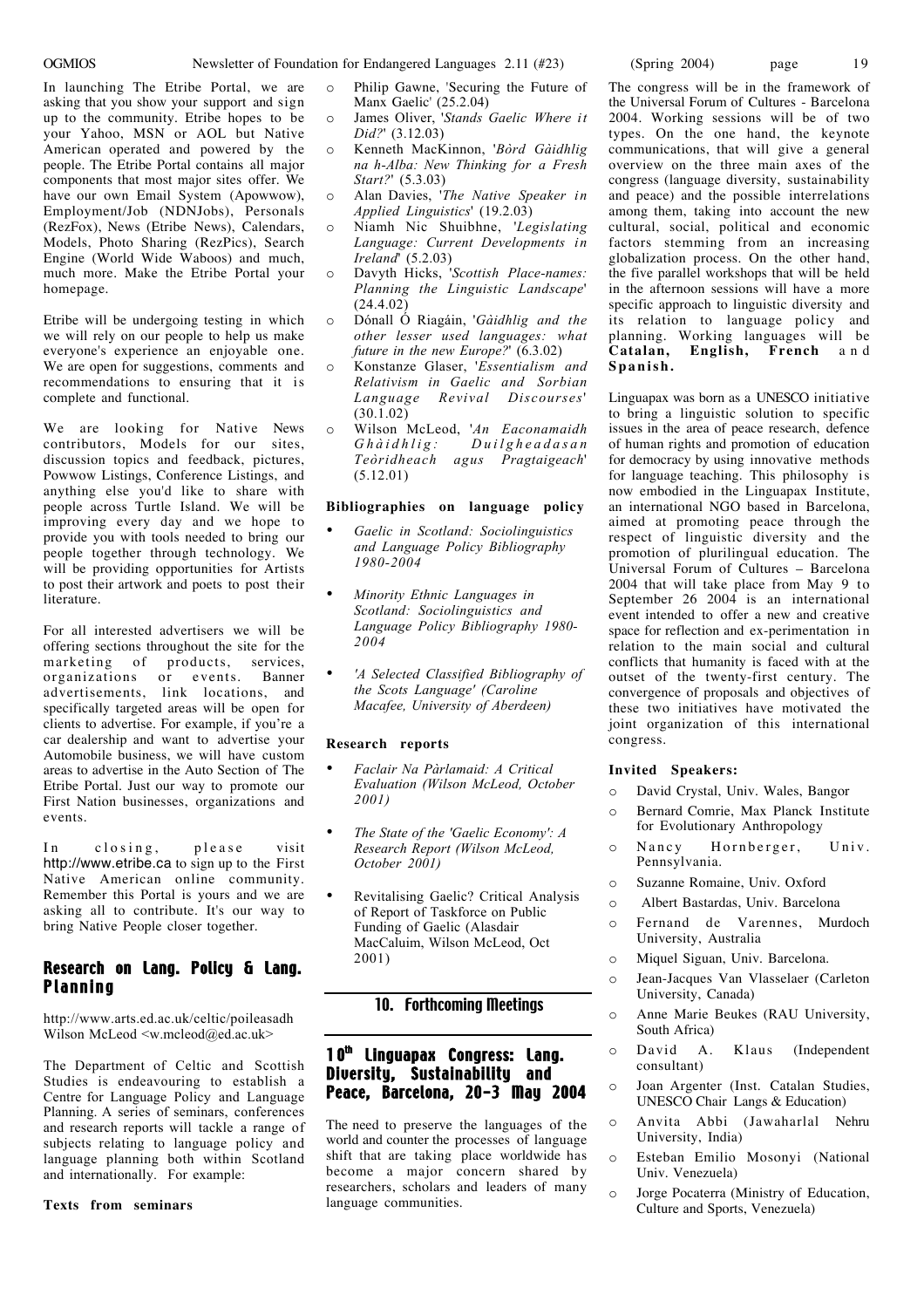- o Lachman Khubchandani (Pune Centre for Communication Studies, India)
- o François Grin (Univ. Geneva)
- o Elana Shohamy (Univ. Tel Aviv).
- o Miquel Strubell (Open Univ. Catalonia, Europa Diversa)
- o Susana Cuevas (National Institute of Anthropology and History, Mexico)
- o Niamh Nic Shuibhne (Univ. Edinburgh)
- o Denis Cunningham (FIPLV, World Federation of Modern Languages Associations, Australia)
- o Nicholas Ostler (Foundation for Endangered Languages)
- o E. Annamalai (Terralingua)

### **Plenary sessions**

- Introductory Speech
- 1. Language Diversity
- 2. Sustainability

## 3. Peace

## **Workshops**

1. Positive models of language policy and planning

2. Case studies of language revitalization and standardisation

3. Evaluation on the current sociolinguistic research. New trends and paradigms

4. Language law and language rights

5. Agents in favour of language diversity (NGO, IGO, civil society organizations)

## **Linguapax Awards**

this year to Joshua Fishman and Fernand de Varennes.

For more details: http://www.linguapax.org

## 4th SALTMIL Workshop on Minority Langs. Lisbon, 24 May 2004

The 4th International Workshop of the ISCA Special Interest Group on Speech and Language Technology for Minority Languages (ISCA SIG-SALTMIL) will be held in Lisbon, Portugal, on May 24, 2004, in 2004 International Language Resources and Evaluation Conference (LREC).

The workshop, "First Steps for Language Documentation of Minority Languages: Computational Linguistic Tools for Morphology, Lexicon and Corpus Compilation," is intended to continue the series of SALTMIL/LREC workshops on computational language resources for minority languages that was held in Granada (1998), Athens (2000), and Las Palmas de Gran Canaria (2002). The Lisbon 2004 workshop aims to share information on tools and best practices so that isolated researchers need not start from scratch. An important aspect will be the forming of personal contacts, which can minimize duplication of effort. Information on sources of funding for minority languages will also be presented, and there will be discussion on the strategic priorities that need to be addressed in this area.

The workshop will feature presentations of existing speech and text databases for minority languages, with particular emphasis on software tools that have been found useful in their development. Topics will include: Linguistic Corpora, Automatic Speech Recognition, Acoustic Modelling, Dictionary Development, Language Modelling, Natural Language

Processing, Computational Lexicography, Machine Translation, and Information Retrieval.

The first session of the workshop will consist of invited talks focusing on current methodologies for language documentation and computational linguistic tools available for minority languages. E.g.:

- Dafydd Gibbon (Bielefeld University), "First Steps in Corpus Compilation"
- Xabier Artola (Univ. the Basque Country), "First Steps in Lexicon Resources"
- Bojan Petek (Univ. Ljubljana, Slovenia), "Experiences Defining a Network of Excellence on Portability of Human Language Technologies"
- Kenneth R. Beesley (Xerox [to be confirmed]), "First Steps in Morphology"

The second session will focus on programs and initiatives for supporting minority language documentation. Its main aim is to provide a forum for fostering new contacts among researchers working in this area.

The deadline for abstracts was February  $11<sup>th</sup>$ . All contributions (including invited papers) will be printed in the proceedings (CD). They also will be on the SALTMIL website (http://193.2.100.60/SALTMIL). Fees for the Workshop are 85 Euro if you are not at LREC, or 50 Euro if you are. These fees will include a coffee break and the Proceedings of the Workshop. Registration will be handled by the LREC Secretariat.

For further information on the conference visit www.lrec-conf.org.

## 11th Annual Stabilizing Indigenous Languages Conf. Berkeley, 11-13 June, 2004

The  $11<sup>th</sup>$  annual Stabilizing Indigenous Languages Conference (SILC), "Language is Life," hosted by the Advocates for Indigenous California Language Survival and the Survey of California and Other Indian Languages (Linguistics, UC Berkeley), will be held at Berkeley June 11- 13, 2004. The Stabilizing Indigenous Languages steering committee invites interested individuals and groups to give presentations at SILC this year, either in the form of a 15-minute talk (or less), a 1 1/2 hour workshop, or else to join one of our suggested panels, which will be 1 1/2 hours in length. Suggested panels include:

- Master-apprentice programs
- Immersion schools
- Archives and intellectual property rights • Developing and using new writing systems
- Revitalizing languages without speakers

They will also make time and space for the showing of films on language loss and language revitalization, if you have anything you would like to show. The deadline for presentation submission is May 15, 2004.

For registration and presentation forms, visit www.aicls.org or http://jan.ucc.nau.edu/~jar/SIL9brochure .html

## Netherlands Organization for Scientific Research (NWO), 23-28 August 2004, Amsterdam/Leiden: African, Endangered Languages, Andean-Amazonian

The NWO's Endangered Languages Programme, is sponsoring three endangered language projects: two in Africa, and one in South-America. On August 26, 2004, a oneday workshop will be organized in the Cultural Center of the Vrije Universiteit (Amsterdam). Before and after the NWO workshop there will be two conferences: one on African linguistics, and one on Amazonian linguistics and anthropology.

### **Andean Amazonian Linguistics**

The NWO workshop on the endangered languages program as well as the conference on languages and cultures of the andean/amazonian border area will be held in the cultural center de Griffioen of the Vrije Universiteit Amsterdam, The Netherlands.

### **August 26, 2004, NWO workshop Endangered Languages Program**

- o Opening session Dr. R. Smeets (Unesco, Chairman program committee)
- o Prof. Dr. M. Mithun (Univ. Santa Barbara):Language death and language maintenance
- o Prof. Dr. P. Newman (Indiana University): The Endangered Languages issue is not quite so hopeless a cause
- o Dr. J.A.B.K. Essegbey,. K.G.E. Dorvlo M.Phil and Dr. F.K. Ameka (Leiden University, Netherlands): The languages and cultural heritage of S. Ghana-Togo Mountain Groups
- o Dr. A. Amha, M. Seyoum MA and Dr. M. Mous (Leiden University, The Netherlands)
- o Stemming the Tide: The Dime and Zargulla languages of South West Ethiopia
- o D. Mahecha MA, J.M.G. Higuita MA and Leo Wetzels (Vrije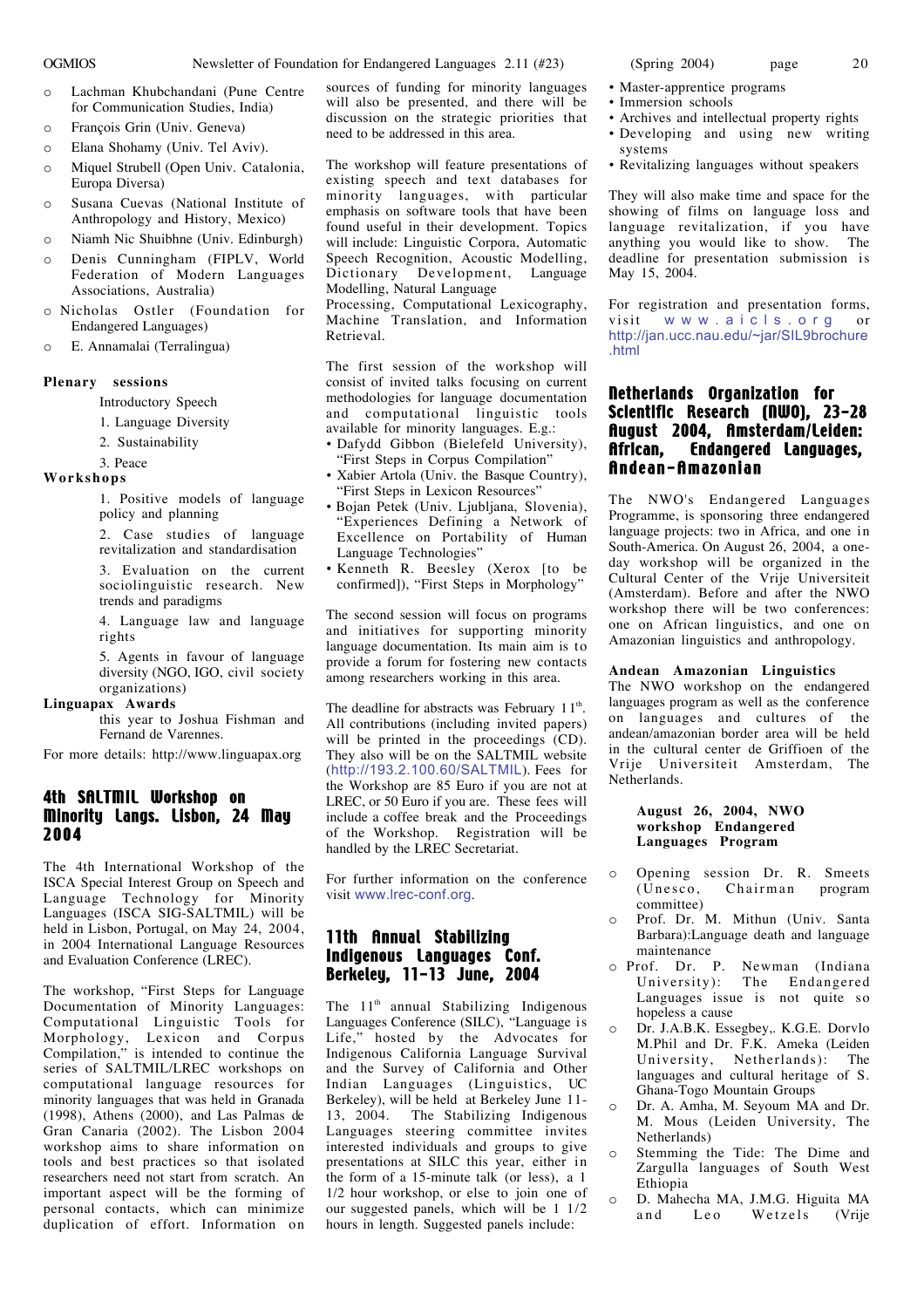Universiteit,Amsterdam, The Netherlands): The Puinave and Nukak languages of Colombia

### **Workshops:**

EL Research & Intellectual Property Rights Orality and Literacy

Preparing reading materials for the language community

### **August 27/28 Symposium on Languages and Cultures in the Andean/Amazonian Border**

Key-note speakers:

- o Willem Adelaar (Leiden University, The Netherlands): The Importance of Toponymy for Disappearing and Recently Extinguished Languages
- o Stella Telles(Universidade Federal de Pernambuco,Brazil: Por onde andam os advérbios - família Nambikwára
- o Jon Landaburu (CELIA, Paris, France): La modalité épistémique dans quelques langues du sud de la Colombie.
- o Marcelo Fiorini ( Hofstra University, USA): What the Birdman Said: Music, Sentiment, and Discourse in Nambikwara.
- o Aryon Rodrigues (UFB, Brasília, Brazil):Tupí languages in Rondônia and in eastern Bolivia

In the last afternoon, a program will be offered for the general public. Among other themes, attention will be given to the UNESCO's decision to declare the oral and graphic expressions of the Wajãpi Indians as a ''Masterpiece of the Oral and Intangible Heritage of Humanity''. We are trying to bring to Amsterdam a Wajãpi person and an outside specialist in Wajãpi culture, to explain the varied significance of Wajãpi painting (including body painting).

### **Symposium on Languages and Cultures of the Andean/Amazonian Border Area**

The conference on languages and cultures in the Andean/Amazonian Border Area will be held at the Vrije Universiteit Amsterdam, on August 27 and 28, 2004.

Participants will NOT be asked to pay any registration fee. However, since for matters of organization we must know how many persons we may count on, we kindly request those that wish to attend (part of ) the presentations to notify Leo Wetzels by email until July 15th 2004.

Note: Please register separately for NWO Endangered Languages Research workshop with the secretary of the Endangered languages Program, Marc Linssen (e-mail linssen@nwo.nl) before July 1, 2004.

### **Conference committee:**

Gabriel Antunes g.antunes@let.vu.nl Cristina Borella c.borella@let.vu.nl Leo Wetzels WLM.Wetzels@let.vu.nl

## Law, Language and Linguistic Diversity, Beijing, 15-18 Sept. 2004

This is the Ninth International Conference of the International Academy of Linguistic Law – in co-operation with the China Univ. Political Science and Law and the Institute of Applied Linguistics, Chinese Ministry of Education.

The Conference will be held at the Beijing Friendship Hotel (No 1, Zhongguancun Nandajie, Haidian District).The working languages are Chinese, English and French.

The Scientific Committee of the Conference is formed by Profs. Li Yuming, Xu Xianming, Wang Jie, Guo Chengwei, Su Jinzhi and Zhou Qingsheng (Beijing) and Profs. Denise Daoust, Angéline Martel, André Braen, Joseph-G. Turi and José Woehrling (Montréal and Ottawa).

Abstracts' deadline was Jan 31, 2004. The registration fee is \$250. The fees include documentation, lunches and 1-day tour.

### Prof. Guo Chengwei

China Univ. Political Science and Law, 25 Xitucheng Road, Haidian District, Beijing 100088 China E-mail: zfkyc@263.net tel.: 86-010-62229838 (or: 69745577, extension 4962); fax: 86-010-89718283 (or: 62228905).

## III Mercator: Linguistic diversity and education: challenges and opportunities, Ljouwert (Fryslân), 25 - 27 Nov 2004

The symposium is organised by Mercator-Education in collaboration with the other two Mercator centres; Mercator-Media and Mercator-Legislation. It will be the third symposium in a row. The first Mercator International Symposium was organised in Aberystwyth on 8-9 April 2003 with as theme: "Shaping an agenda for the global age", and the second Mercator International Symposium in Tarragona on 27-28 February 2004 with theme: "Europe 2004: a new framework for **all** languages?".

Key issues of the forthcoming symposium will be:

- · Comparison of educational systems
- · Minority languages and policy
- · Information and infrastructure
- · Linguistic diversity in the new EU member states
- · Media & education
- · Mother tongue and 2 other languages

People are encouraged to submit a paper proposal (max. 500 words). Deadline is June 1, 2004. The symposium program committee will send notification of the acceptance of papers before July 1, 2004. Abstracts can be sent to: <mercator@fryske.akademy.nl>

More information soon at the website <http://www.mercator-education.org> Mercator-Education, Fryske Akademy Postbus 54, 8900 AB Leeuwarden<br>Netherlands Tel: +31 (0)58-2343063 Tel:  $+31$  (0)58-2343063

## 10. Publications of Interest

### *Note:*

Items marked with an asterisk (\*) are available for review by readers. Write to the editor to request a copy.

## \*Language Documentation and Description, vol. 1, ed. Peter K. Austin

This is the first publication of the Hans Rausing Endangered Languages Project <http://www.hrelp.org/home.htm> and records the Proceedings of the Project's launch event and workshop: *Endangered Languages: Charting the Way Forward*. Over 70 people were in attendance.

The focus of the workshop was on techniques of language documentation, but the volume also features keynote addresses by Prof David Crystal and HRELP's main sponsor, Lisbet Rausing.

Peter K Austin : Introduction

Lisbet Rausing: Launch of the Hans Rausing Endangered Languages Project

David Crystal: Endangered Languages: what should we do now?

Tony Woodbury: Defining documentary linguistics

Colette Grinevald: Speakers and documentation of Endangered Languages

Eva A. Csato and David Nathan: Multimedia & documentation of Endangered Languages

William A. Foley: Genre, register and language documentation in literate and preliterate communities

Johanna Nichols and Ronald L. Sprouse: Documenting lexicons: Chechen and Ingush Peter Wittenburg: The DoBeS Model of language documentation

Daniel L. Everett: Documenting languages: a view from the Brazilian Amazon

E. Annamalai: Opportunity and challenge of language documentation in India

Nicholas Ostler: Desperate straits for languages: how to survive

From Zara Pybus: <zp2@soas.ac.uk>, +44- 20-7898-4578, or at HRELP, Dept Linguistics, SOAS, Thornhaugh St, Russell Sq., London WC1H 0XG, UK.

## Sharing a World of Difference: the Earth's linguistic, cultural and biological diversity

*Tove Skutnabb-Kangas, Luisa Maffi, David Harmon et al.*

This UNESCO publication (Paris 2003) reflects collaboration of Terralingua with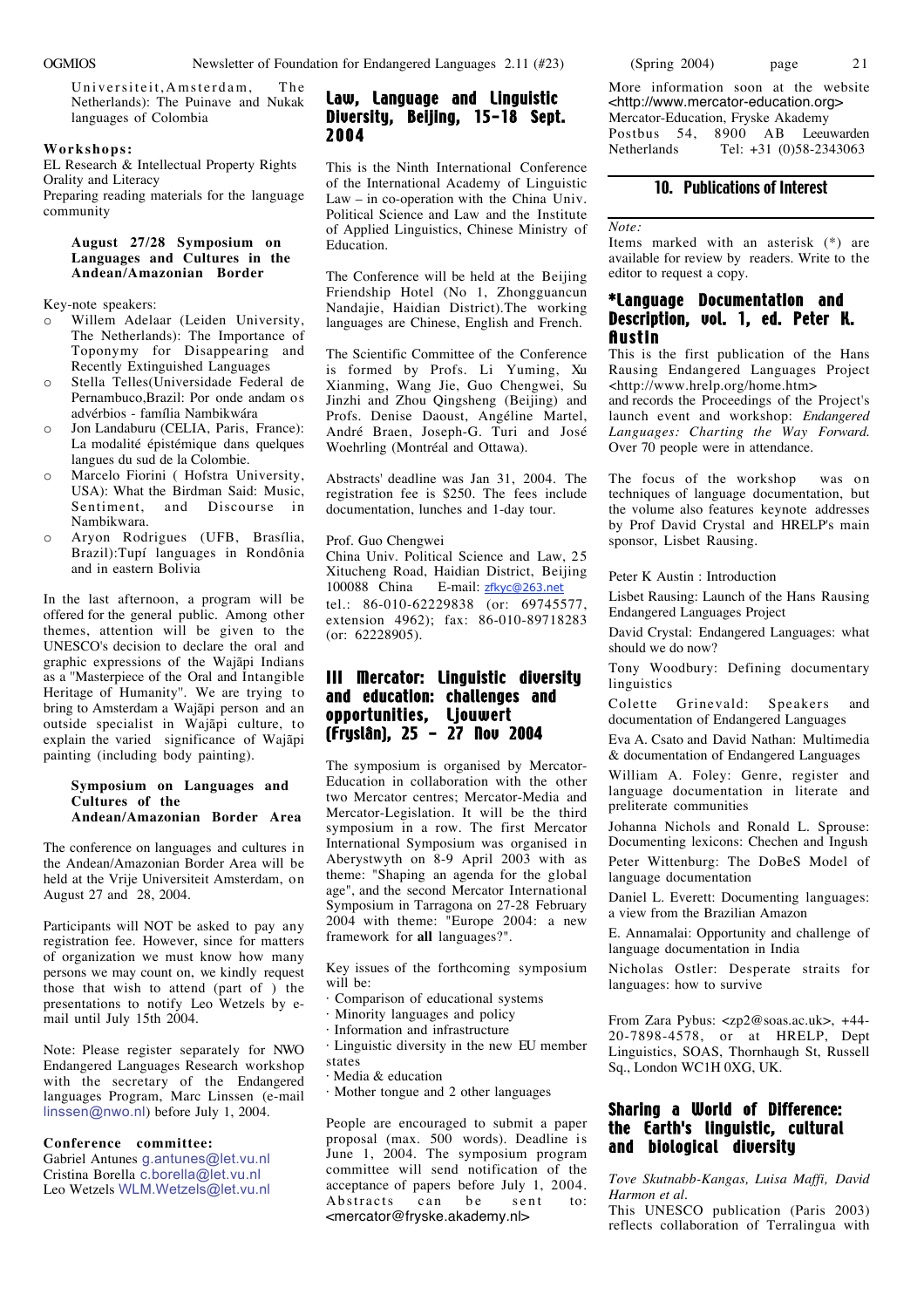the World Wildlife Fund. It stresses the diversity of life in Nature and Culture, Cultural and Linguistic Diversity, Languages and their Users, Biocultural Diversity and the Road Ahead. It comes with a useful wall-map, correlating the world's languages with the different climate and ecological zones.

ISBN UNESCO 92-3-103917-2 UNESCO, 7 place de Fontenoy, 75352 Paris 07 SP France. http://www.unesco.org/publishing

## "Native Languages As World Languages…", "Lessons Learned for Native Language Activists …"

The Grotto Foundation, a charity with a Native Languages Inititative, has been working with Minnesota's indigenous languages, releasing online publications. These include:

"Native Languages As World Languages: A Vision for Assessing and Sharing Information About Native Languages Across Grant-making Sectors and Native Country," by Richard LaFortune (Yupik).

"Encouragement, Guidance, Insights, and Lessons Learned for Native Language Activists Developing Their Own Tribal Language Programs," by Darrell R. Kipp, Co-Founder of the Piegan Institute.

These documents are on the following link: http://www.grottofoundation.org/downloa d\_fset.html

## Quichua and Spanish in the Ecuadorian Highlands: The Effects of Long-term Contact, by Marleen Haboud

The English version of Marleen Haboud's "Quichua y Castellano en los Andes Ecuatorianos" has finally arrived, including more updated maps, charts, demographic information and much more. For more details, please visit <http://tpemindo.tripod.com/libro.html>.

This book is about one of the most fascinating areas of linguistics, sociolinguistics, language and ethnicity, language changes induced by language contact. Marleen Haboud provides serious discussion and new ways of interpreting data concerning language attitudes, ethnic identity and language change. The voices of Quichua speakers and Spanish speakers are reproduced as a means of learning and understanding multicultural societies.

### LINGUASHOP: CDROMs for Minority Languages of Europe From:Louis Janus <lctl@UMN.EDU> Date: Thu, 8 Jan 2004 11:15:34 -0600

http://www.linguashop.com

including CDROMS for: Irish-Gaelic, Welsh, Cornish, Scots-Gaelic, and Breton. Also Occitan, Catalan, Basque, Italian (and of course French, German and Spanish).

## The lexicon of Proto Oceanic: culture & environment of ancestral Oceanic society. Vol. 2: physical env.

Malcolm Ross, A. Pawley, M. Osmond

This is the second in a series of five volumes on the lexicon of Proto Oceanic, the ancestor of the Oceanic branch of the Austronesian language family. Each volumedeals witha particular domain of culture and/or environment andconsists of a collection of essays each of which presents and comments on lexical reconstructions of a particular semantic fieldwithin that domain.

Volume 2 examines how Proto Oceanic speakers described their geophysical environment. An introductory chapter discusses linguistic and archaeological evidence that locates the Proto Oceanic language community in the Bismarck Archipelago in the late 2ndmillennium BC. The next three chapters investigate terms used to denote inland, coastal, reef and open sea environments, and meteorological phenomena. A further chapter examines the lexicon for features of the heavens and navigational techniques associated with the stars. How Proto Oceanic speakers talked about their environment is also described in three further chapters which treat property terms for describing inanimate objects, locational and directional terms, and terms related to the expression of time.

PL 545, 2003 ISBN 0 85883 536 3xviii + 387 pp, Australia A\$88.00(inc GST) International A\$80.00 From: PICS, RSPAS, ANU, Canberra ACT 0200 Australia Tel: +61 (0)2 6125 3269 Fax:+61 (0)2 6125 9975 Thelma.Sims@anu.edu.au

## "Getting Language Rights: the Rhetorics of Language Endangerment and Loss" by Joseph Errington

American Anthropologist 105 (2003): 723- 32.

recommended by "P. Kerim Friedman" kerim.list@oxus.net, who writes:

Errington usefully re-frames debates about language preservation in a way that directly relates to the discussions on this list which initially prompted the bibliography. Nora England's article on the contribution of Mayan linguists to the preservation of their language, from the same issue, is equally relevant, and should also be added to the list. Actually, the whole issue is relevant,

since it is focused on this topic, but these two articles caught my attention at the time.

More generally, see "Bibliography on Language Standardization, Language Attitudes, Minority Languages, and related topics."

<http://ccat.sas.upenn.edu/~haroldfs/bi bliogs/standard.html>

## \*Thangani Bunuba: Stories from the Bunuba Elders of the Fitzroy Valley

This is a collection of stories, told bilingually in Bunuba and English, with lavish full-colour illustration by the authors. It features stories from the Dreamtime, Bushtucker stories, stories from the Early Days,and stories since the Coming of White People.

ISBN: 1-875167-10-2 Kimberley Language Resource Centre 1998: PMB 11, Halls Creek, Western Australia.

## Beginning Creek: Mvskoke Emponvkv

Univ of Oklahoma Pr (Trd); Book and CD edition (May 2004,) \$29.95, 256 pages ISBN: 0806135832

Beginning Creek provides a basic introduction to the language and culture of the Mvskoke-speaking peoples, Muskogee (Creek) and Seminole Indians. Written by linguistic anthropologist Pamela Innes and native speakers Linda Alexander and Bertha Tilkens, the text is accessible to general readers and students and is accompanied by two compact discs.

The volume begins with an introduction to Creek history and language, and then each chapter introduces readers to a new grammatical feature, vocabulary set, and series of conversational sentences. The chapters conclude with brief essays by Linda Alexander and Bertha Tilkens on Creek culture and history and suggestions for further reading.

The two audio CDs present examples of ceremonial speech, songs, and storytelling and include pronunciations of Mvskoke language keyed to exercises and vocabulary lists in the book.

Although Mvskoke speakers include the Muskogee (Creek) and Seminole Nations of Oklahoma, the Poarch Band of Creek Indians in Alabama, and some Florida Seminoles, the number of native speakers of Mvskoke has declined.

## "Language Shift from Mother **Tongues towards Fulfulde ..."**<br>(ref from Roger Blo (ref from Roger Blench

<r.blench@odi.org.uk>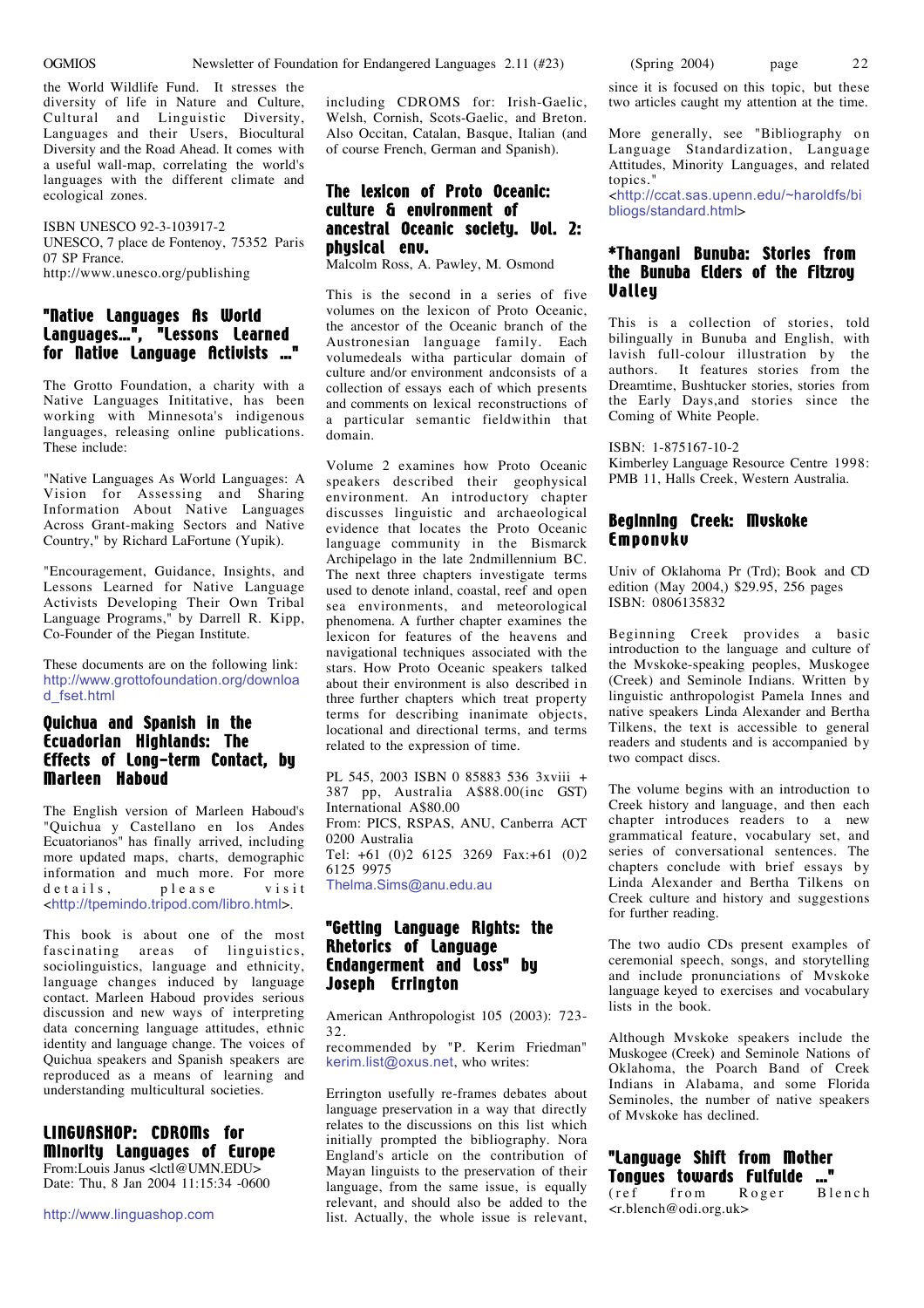ANTHROPOLOGICAL LINGUISTICS, Volume 45, Number 3 (Fall 2003)

Language Shift from Mother Tongues towards Fulfulde in Adamawa State, Nigeria: Causes and Consequences, GBENGA FAKUADE, MATUDI GAMBO, and ABDULLAHI BASHIR

## Learn Michif By Listening

CD produced by Peter Bakker and Norman Fleury. (First edition, March 2004)

Michif is a mixed language, and endangered. The verbs are from Cree (Algonquian, Amerindian) and the noun phrases from French, with virtually all of the complexities of the French noun phrases (gender, definiteness, number) and of the Cree verb (six or seven consecutive morphemes). An Audio CD has just come out. This Audio-CD contains some basic sentences (greetings, questions, weather conversation, etc.), some vocabulary in a spoken dictionary, and one story and a prayer. Speakers are Norman Fleury and Julius Grant. Single copies of the CD are available from:

Pemmican Publications, 150 Henry Avenue Winnipeg, Manitoba R3B OJ7, Canada

or contact Peter Bakker: linpb@hum.au.dk

The CD texts can be found on this website: http://www.hum.au.dk/lingvist/lokal/michi f/michif-CD-texts.doc

11. Recent Meetings

## Does the EU have a language policy? Mercator Legislation conference, Tarragona

Madrid 6/03/04 17:03 Eurolang by Davyth Hicks

Mercator Legislation held a successful, ground-breaking conference at the weekend in Tarragona, Catalonia, bringing experts in language legislation from across Europe to discuss 'a new framework for all languages'. However, there was strong criticism of the EU institutions from some of the speakers over the lack of language policies designed to help minoritised languages.

Tove Skutnabb-Kangas, a well known academic and language activist, launched the conference with a stinging indictment of States and the lack of rights for mothertongue-medium education, in what she described as the 'hot potato' of human rights. She strongly criticised the EU Draft Constitution where "market values are being used to judge language usage" and said that: "The Convention ... does even less than the Framework Convention on the Protection of National Minorities, which so far was thought to be a low point, about

which Patrick Thornberry [a UK law expert] uttered the following memorable words: "there is just enough substance in the formulation to prevent it becoming completely worthless"."

 Legal academic, Niamh nic Shuibhne, in an incisive talk asked the question: "Is there a language policy in the draft constitution?" Her answer was a blunt and resounding "No". She found five main problems: the lack of any guiding principle to underpin policy; concerning linguistic diversity, which languages are included and does this include language rights; nothing legally binding for action against language discrimination; no legal basis as the EU can only act if a treaty gives it the power to; and that only bigger languages will benefit. She described the Draft as an "utterly missed opportunity" and that while it has "principled statements it does not create any substantive duties or obligations."

 Begona Antxustegi and Amaia Agirre from the Basque Government Department for Language Policy also criticised the European Commission's Action Plan for Linguistic Diversity questioning its usefulness when minoritised language agencies will have to compete with those of the dominant languages. They also discussed the lack of accurate information about minoritised languages in Europe and the need for a legal framework which would make language rights enforceable.

 On a different note European Bureau of Lesser Used Language's (EBLUL) President, Bojan Brezigar, outlined the slow but steady progress being made with language rights at the European level. While describing the de facto situation for European linguistic diversity as 'still awful' he concentrated on the Draft Constitution and outlined EBLUL's recommendations on the wording of the Draft.

12. Valedictory

## Wilfrid Henry Douglas (died 22 March 2004, aged 86)

*His oRwbDouglasmites:* 

<rob.douglas@baptistcare.com.au> Decades before Mabo and the word "Land Rights" had become commonplace in Australia, Wilf Douglas was asked for help in identifying sacred sites between Laverton and the WA-NT border. The Irish-born missionary, linguist and Bible translator replied in characteristic fashion with the words: "Every square inch of land in that area is sacred".

It was such high respect for the Aboriginal people, their culture and their language that set Mr Douglas apart and was a feature of more than 60 years tireless work, learning and understanding Aboriginal languages, and the people who spoke them. Years

spent sitting on the ground in dusty Aboriginal reserves and camps around Australia resulted in significant technical studies being produced of languages as varied as the Western Desert languages of Central Australia, the Nyoongah language of the South West of WA and the Watjarri language of the Murchison region of WA. Although he never went to high school, Mr Douglas lectured in universities and mentored PhD students. Beyond technical studies he felt a deep and lasting duty to share the Christian Gospel with Australia's Aboriginal population.

After his first attempts at learning Nyoongah at the West Australian wheatbelt siding of Badjaling at the age of 21 and a stint in the army, Mr Douglas, his wife Beth and baby son John, found themselves in the Kimberley with the United Aborigines Mission and it was while they were working on Sunday Island at the mouth of the King Sound that he succeeded in his first stumbling attempts at translating the Bible into Bardi. This interest in linguistics attracted opposition from some who believed that such an emphasis on Aboriginal languages would "take the people back to heathenism", but Mr Douglas persisted at linguistic courses conducted by the Summer Institute of Linguistics (SIL) and Sydney University to expand his new found linguistic skills.

The mission asked the Douglas family in 1951 to work at their mission station at Ooldea, a railway siding between Port Augusta and Cook on the Transline in South Australia. Here he made his first serious breakthrough in understanding what he described as the Western Desert language, eventually producing a grammar and phonology for what had previously been an unwritten language.

From the sandhills of Ooldea, came a move to Warburton Ranges in the central desert, where major works were achieved including an *Introduction to the Western Desert Language* (pub. Sydney Univ. 1957) and an *Illustrated Topical Dictionary of the Western Desert Language*, (1959).

Wilf was a regular tutor, and for some years Principal, of SIL training courses in Melbourne and later Brisbane. In 1966 he attended Wycliffe Bible Translators' Course in Mexico which enriched his own skills and enabled him to check with translations into Central and South American languages.

Only a fortnight before his death, the second edition of the *Illustrated Dictionary of the South West Language* was published by a valued colleague, Dr Toby Metcalfe. In 2001, Mr Douglas had been presented the Bible Society's Elizabeth Macquarie Award for his lifelong services to translation. It reads in part: "Many Aboriginal Bible translations owe their existence to his dedicated enthusiasm and many Bible translators owe their skills to his faithful teaching."